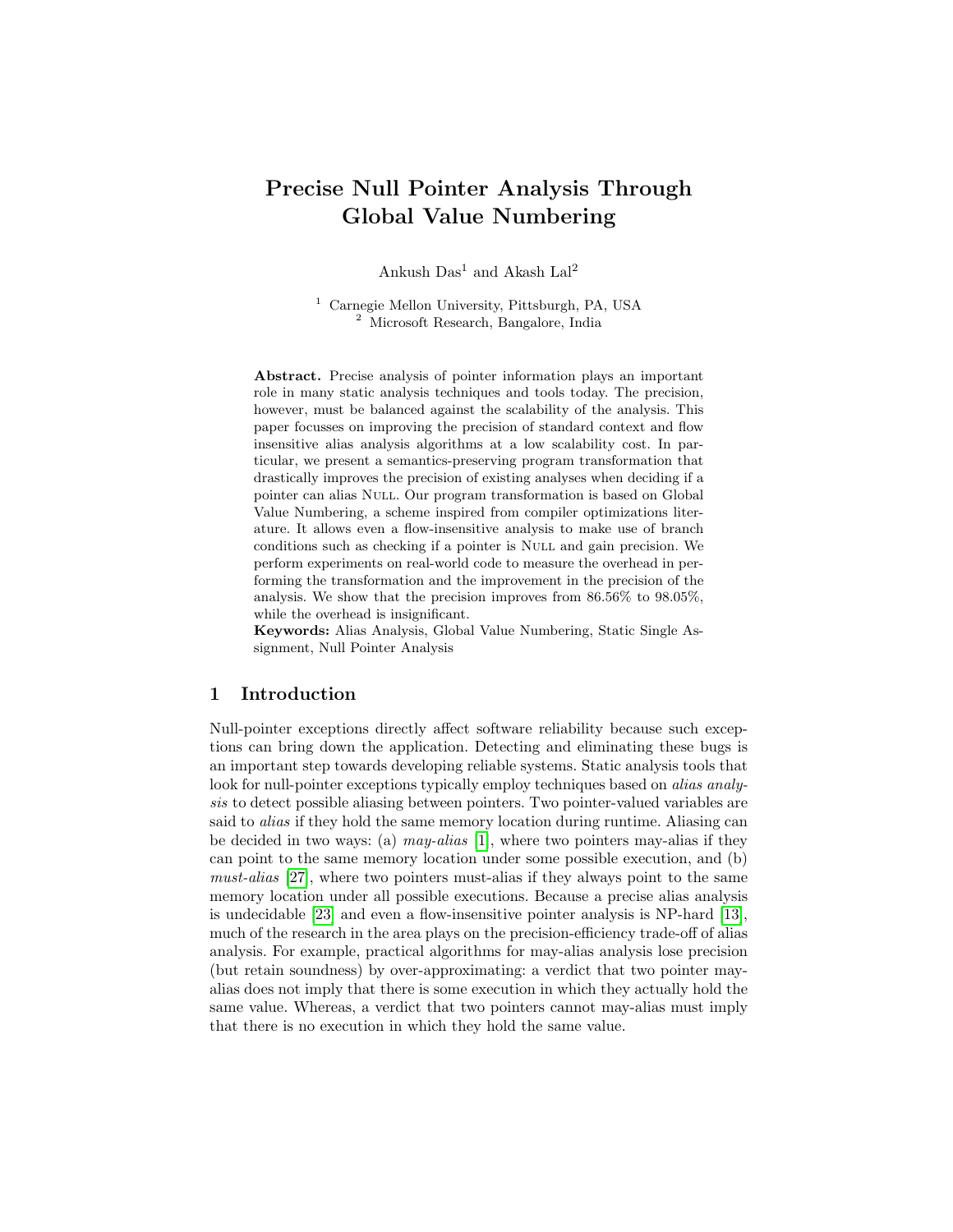We use a sound may-alias analysis in an attempt to prove the safety of a program with respect to null-pointer exceptions. For each pointer dereference, we ask the analysis if the pointer can may-alias Null just before the dereference. If the answer is that it cannot, then the pointer cannot hold a NULL value under all possible executions, hence the dereference is safe. The more precise the analysis, the more dereferences it can prove safe. This paper demonstrates a technique that improves the precision of may-alias analysis at little cost when answering aliasing queries of pointers with the NULL value.

The NULL value is special because programmers tend to be defensive against null-pointer exceptions. If there is doubt that a pointer, say x, can be NULL or not, the programmer uses a check "if  $(x \neq \text{NULL})$ " before dereferencing x. Existing alias analysis techniques, especially flow insensitive techniques for may-alias analysis, ignore all branch conditions. As we demonstrate in this paper, exploiting these defensive checks can significantly increase the precision of alias analysis. Our technique is based around a semantics-preserving program transformation and requires only a minor change to the alias analysis algorithm itself.

Program transformations have been used previously to improve the precision for alias analysis. For instance, it is common to use a Static Single Assignment (SSA) conversion [\[5\]](#page-14-1) before running flow-insensitive analyses. The use of SSA automatically adds some level of flow sensitivity to the analysis [\[11\]](#page-15-3). SSA, while useful, is still limited in the amount of precision that it adds, and in particular, it does not help with using branch conditions. We present a program transformation based on Global Value Numbering (GVN) [\[15\]](#page-15-4) that adds significantly more precision on top of SSA by leveraging branch conditions.

The transformation works by first inserting an assignment  $v := e$  on the then branch of a check if ( $e \neq \text{NULL}$ ), where v is a fresh program variable. This gives us the global invariant that v can never hold the NULL value. However, this invariant will be of no use unless the program uses v. Our transformation then searches locally, in the same procedure, for program expressions  $e'$  that are *equivalent* to e, that is, at runtime they both hold the same value. The transformation then replaces e' with v. The search for equivalent expressions is done by adapting the GVN algorithm (originally designed for compiler optimizations [\[9\]](#page-15-5)).

Our transformation can be followed with a standard alias analysis to infer the points-to set for each variable, with a slight change that the new variables introduced by our transformation (such as v above) cannot be NULL. This change stops spurious propagation of Null and makes the analysis more precise. We perform extensive experiments on real-world code. The results show that the precision of the alias analysis (measured in terms of the number of pointer dereferences proved safe) goes from 86.56% to 98.05%. This work is used in Microsoft's Static Driver Verifier tool [\[21\]](#page-15-6) for finding null-pointer bugs in device drivers<sup>[3](#page-1-0)</sup>.

The rest of the paper is organized as follows: Section [2](#page-2-0) provides background on flow-insensitive alias analysis and how SSA can improve its precision. Section [3](#page-5-0) illustrates our program transformation via an example and Section [4](#page-8-0) presents

<span id="page-1-0"></span> $^3$ [https://msdn.microsoft.com/en-us/library/windows/hardware/mt779102\(v=](https://msdn.microsoft.com/en-us/library/windows/hardware/mt779102(v=vs.85).aspx) [vs.85\).aspx](https://msdn.microsoft.com/en-us/library/windows/hardware/mt779102(v=vs.85).aspx)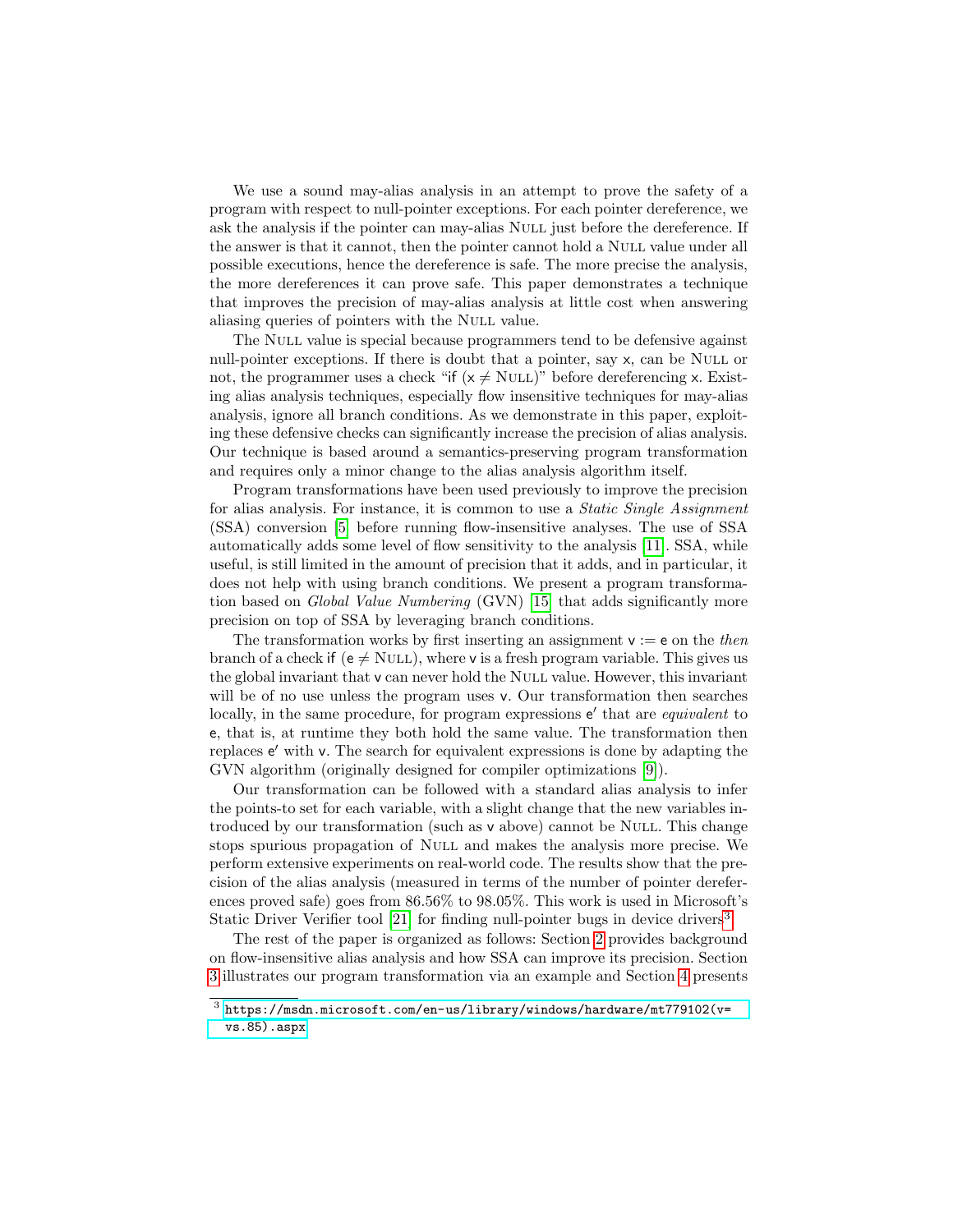```
var x : int
procedure f(var y : int) returns u : int{
   var z : int
   L1:
      x := y.f;assume (x \neq 0ull);
       goto L2;
   L2:
      z.g := y;assert (x \neq Null);
      u := x;return;
}
                                                      procedure main()
                                                      \left\{ \right.var a : int;
                                                          var b : int;
                                                          L1:
                                                             a := new();
                                                             b := \text{call } f(a);goto L2;
                                                          L2:
                                                             return;
                                                      }
```
<span id="page-2-1"></span>Fig. 1. An example program in our language

it formally. Section [5](#page-11-0) presents experimental results, Section [6](#page-13-0) describes some of the related work in the area and Section [7](#page-14-2) concludes. Finally, Appendix [A](#page-16-0) proves that the transformation preserves program semantics.

# <span id="page-2-0"></span>2 Background

## 2.1 Programming Language

We introduce a simplistic language to demonstrate the alias analysis and how program transformations can be used to increase its precision. As is standard, we concern ourselves only with statements that manipulate pointers. All other statements are ignored (i.e., abstracted away) by the alias analysis. Our language has assignments with one of the following forms: pointer assignments  $x := y$ , dereferencing via field writes  $x.f := y$  and reads  $x := y.f$ , creating new memory locations  $x := new()$ , or assigning NULL as  $x := NULL$ . The language also has assume and assert statements:

- assume B checks the Boolean condition B and continues execution only if the condition evaluates to true. The assume statement is a convenient way of modeling branching in most existing source languages. For instance, a branch "if (B)" can be modeled using two basic blocks, one beginning with assume B and the other with assume ¬B.
- assert B checks the Boolean condition B and continues execution if it holds. If B does not hold, then it raises an assertion failure and stops program execution.

A program in our language begins with global variable declarations followed by one or more procedures. Each procedure starts with declarations of local variables, followed by a sequence of basic blocks. Each basic block starts with a label, followed by a list of statements, and ends with a control transfer, which is either a goto or a return. A goto in our language can take multiple labels. The choice between which label to jump is non-deterministic. Finally, we disallow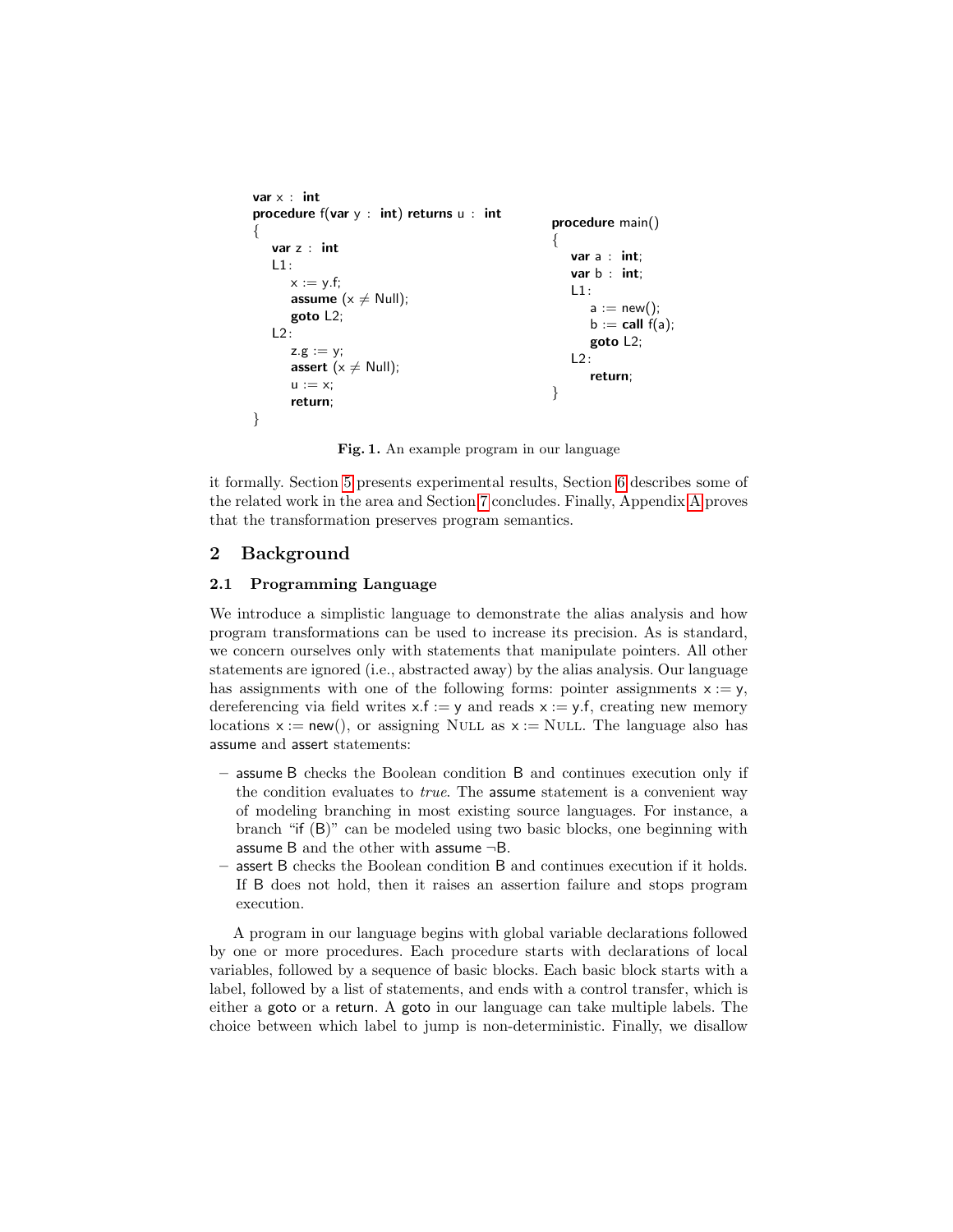| Statement                   | Constraint                                                                             |  |  |  |
|-----------------------------|----------------------------------------------------------------------------------------|--|--|--|
| i :<br>$x := new()$         | $aS_i \in pt(\mathsf{x})$                                                              |  |  |  |
| $\mathsf{x}:=\mathrm{NULL}$ | $aS_0 \in pt(\mathsf{x})$                                                              |  |  |  |
| $x := y$                    | $pt(\mathsf{y}) \subset pt(\mathsf{x})$                                                |  |  |  |
| $x := y.f$                  | $aS_i \in pt(\mathsf{y})$<br>$pt(aS_i.f) \subseteq pt(x)$<br>$aS_i \in pt(\mathsf{x})$ |  |  |  |
| $x.f := v$                  | $pt(y) \subseteq pt(aS_i.f)$                                                           |  |  |  |

<span id="page-3-0"></span>Fig. 2. Program statements and corresponding points-to set constraints

<span id="page-3-1"></span>

|                | <b>Algorithm 1</b> Algorithm for computing                                        |
|----------------|-----------------------------------------------------------------------------------|
| points-to sets |                                                                                   |
|                | 1: For each program variable x, let $pt(x) = \emptyset$                           |
| 2:<br>repeat   |                                                                                   |
| 3:             | $opt := pt$                                                                       |
| 4:             | for all program statements st do                                                  |
| 5:             | if st is $i : x := new()$ then                                                    |
| 6:             | $pt(x) := pt(x) \cup \{aS_i\}$                                                    |
| 7:             | $\mathbf{if}\ \mathbf{st}\ \mathbf{is}\ \mathsf{x}:=\mathrm{NULL}\ \mathbf{then}$ |
| 8:             | $pt(x) := pt(x) \cup \{aS_0\}$                                                    |
| 9:             | if st is $x := y$ then                                                            |
| 10:            | $pt(x) := pt(x) \cup pt(y)$                                                       |
| 11:            | if st is $x := y$ f then                                                          |
| 12:            | for all $aS_i \in pt(v)$ do                                                       |
| 13:            | $pt(x) := pt(x) \cup pt(aS_i.f)$                                                  |
| 14:            | if st is $x.f := y$ then                                                          |
| 15:            | for all $aS_i \in pt(x)$ do                                                       |
| 16:            | $pt(aS_i.f) := pt(aS_i.f) \cup pt(v)$                                             |
| 17:            | for all <i>tagged</i> $(x)$ do                                                    |
| 18:            | $pt(x) := pt(x) - \{aS_0\}$                                                       |
|                | 19: <b>until</b> $opt = pt$                                                       |

loops in the control-flow of a procedure; they can instead be encoded using procedures with recursion. This restriction simplifies the presentation of our algorithms. Figure [1](#page-2-1) shows an illustrative example in our language.

## 2.2 Alias Analysis

This section describes Andersen's may-alias analysis [\[1\]](#page-14-0). The analysis is context and flow-insensitive, which means that it completely abstracts away control of the program. But the analysis is field-sensitive, which means that a value can be obtained by reading a field f only if it was previously written to the same field f. Field-insensitive analyses, for example, also abstract away the field name.

The analysis outputs an over-approximation of the set of memory locations each pointer can hold under all possible executions. Since a program can potentially execute indefinitely (because of loops or recursion), the number of memory locations allocated by a program can be unbounded. We consider a finite abstraction of memory locations, commonly called the allocation-site abstraction [\[14\]](#page-15-7). Each memory location allocated by the same new statement is represented using the same abstract value. This abstract value is also called an allocation site. We label each new statement with a unique number  $i$  and refer to its corresponding allocation site as  $aS_i$ . We use the special allocation site  $aS_0$  to denote NULL.

We follow a description of Andersen's analysis in terms of set constraints [\[25\]](#page-15-8), shown in Figure [2.](#page-3-0) The analysis outputs a points-to relation pt where  $pt(x)$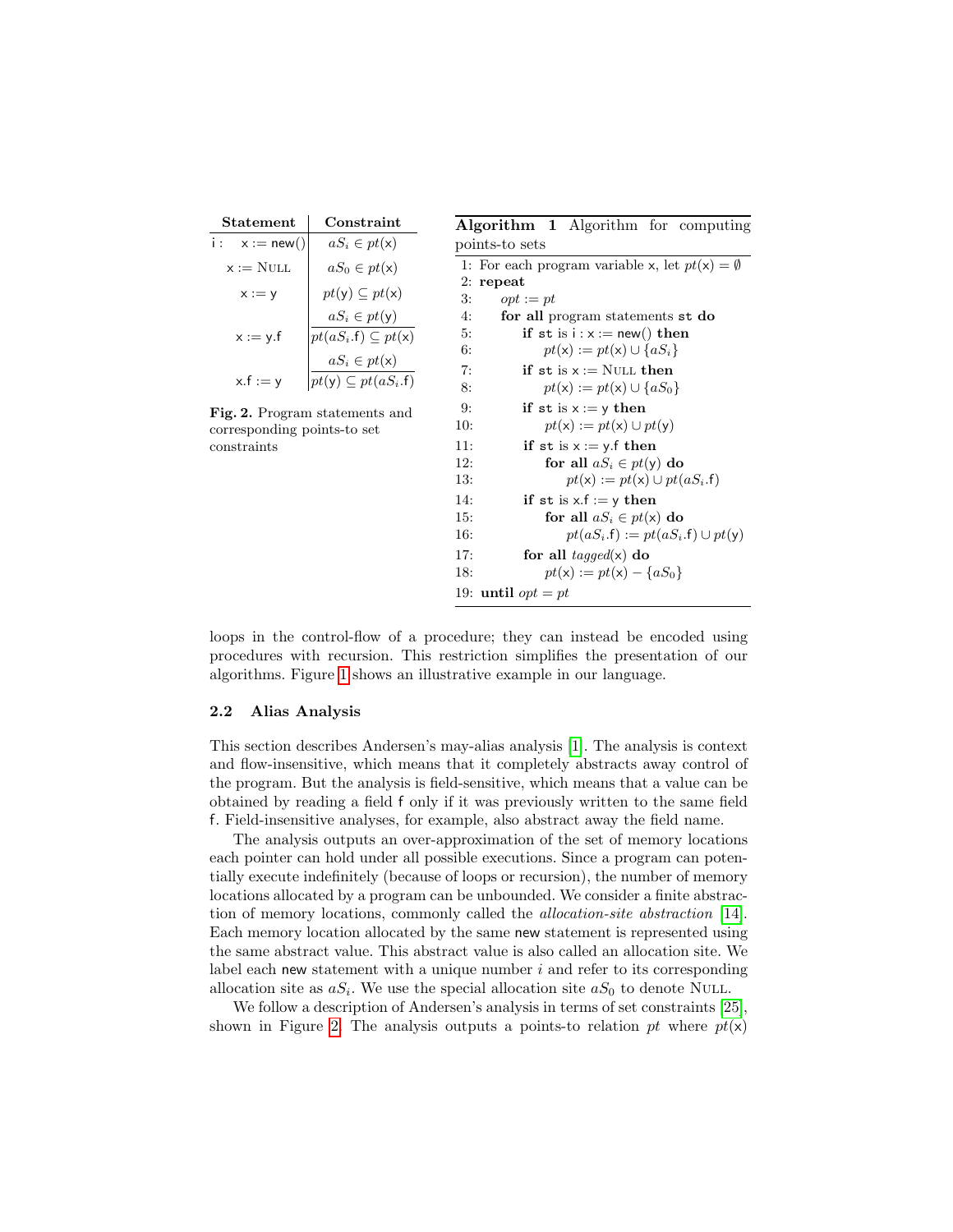| $x1 := new()$ ;                 |
|---------------------------------|
| assert $(x1 \neq \text{Null});$ |
| $y := x1.f;$                    |
| $x2 := Nu11;$                   |
|                                 |

<span id="page-4-0"></span>Fig. 3. A program snippet before SSA (left) and after SSA (right)

represents the points-to set of a variable x, i.e. (an over-approximation of) the set of allocation sites that x may hold under all possible executions. In addition, it also computes  $pt(aS_i.f)$ , for each allocation site  $aS_i$  and field f, representing (an over-approximation of) the set of values written to the f field of an object represented by  $aS_i$ .

The analysis abstracts away program control along with assert and assume statements. It considers a program as a bag of pointer-manipulating statements where each statement can be executed any number of times and in any order. For each statement, the analysis follows Figure [2](#page-3-0) to generate a set of rules that define constraints on the points-to solution pt. The rules can be read as follows.

- If a program has an allocation  $x := new()$  and this statement is labeled with the unique integer i, then the solution must have  $aS_i \in pt(\mathsf{x})$ .
- If a program has the statement  $x := \text{NULL}$ , then it must be that  $aS_0 \in pt(x)$ .
- If the program has an assignment  $x := y$  then the solution must have  $pt(y) \subseteq$  $pt(x)$ , because x may hold any value that y can hold.
- If the program has a statement  $x := y$ . f and  $aS_i \in pt(y)$ , then it follows that  $pt(aS_i.f) \subseteq pt(x)$  because x may hold any value written to the f field of  $aS_i$ .
- If the program has a statement x.f := y and  $aS_i \in pt(x)$  then it must be that  $pt(y) \subseteq pt(aS_i.f).$

These set constraints can be solved using a simple fix-point iteration, shown in Algorithm [1.](#page-3-1) (Our tool uses a more efficient implementation [\[25\]](#page-15-8).) For now, ignore the loop on line [17.](#page-3-1) Once the solution is computed, we check all assertions in the program. We say that an assertion assert  $(x \neq NULL)$  is safe (i.e., the assertion cannot be violated) if  $aS_0 \notin pt(x)$ . We do not consider other kinds of assertions in the program because our goal is just to show null-exception safety. Andersen's analysis complexity is cubic in the size of the program, and for k-sparse programs, the worst case complexity is quadratic [\[26\]](#page-15-9).

## 2.3 Static Single Assignment (SSA)

This section shows how a program transformation can improve the precision of an alias analysis. Consider the program on the left in Figure [3.](#page-4-0) A flow-insensitive analysis does not look at the order of statements. Under this abstraction, the analysis cannot prove the safety of the assertion in this snippet of code because it does not know that the assignment of NULL to x only happens after the assertion.

To avoid such loss in precision, most practical implementations of alias analysis use the Single Static Assignment (SSA) form [\[5\]](#page-14-1). Roughly, SSA introduces multiple copies of each original variable such that each variable in the new program only has a single assignment. The SSA form of the snippet is shown on the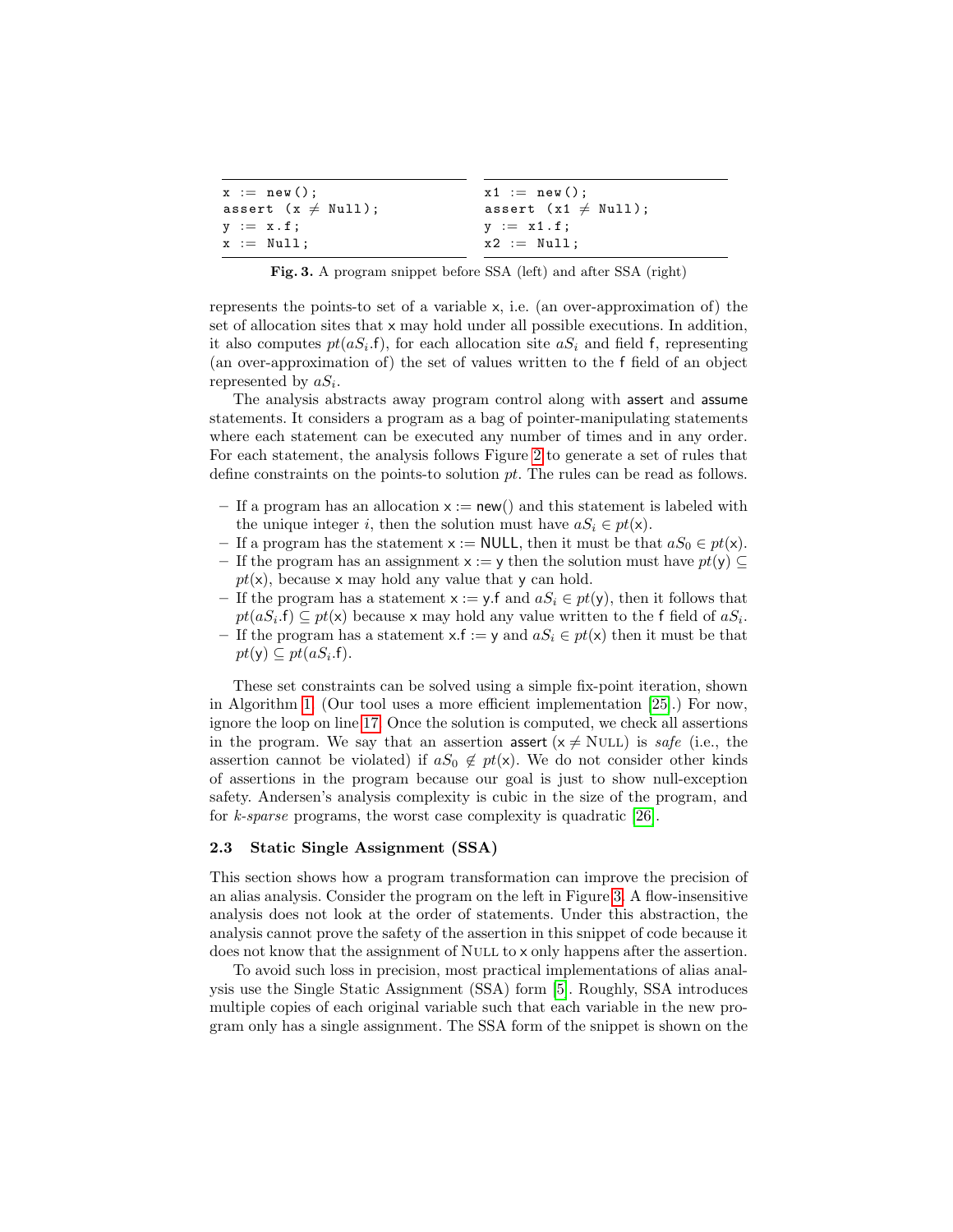| assume $(x \neq Null)$ ;                     | assume $(x \neq \text{Null})$ ;<br>$\texttt{cseTmp}^{\#} := x;$    |
|----------------------------------------------|--------------------------------------------------------------------|
| $y := x;$<br>assert $(x \neq \text{Null})$ ; | $y := cseTmp^{\#};$                                                |
| $z := x.f;$                                  | assert (cseTmp <sup>#</sup> $\neq$ Null);<br>$z := cseTmp^{\#}.g;$ |

<span id="page-5-1"></span>Fig. 4. A program snippet before CSE (left) and after CSE (right)

right in Figure [3.](#page-4-0) Clearly, this program has the same semantics as the original program. But a flow-insensitive analysis will now be able to show the safety of the assertion in the program because the assignment of Null is to x2 whereas the assertion is on x1.

## <span id="page-5-0"></span>3 Overview

This section presents an overview of our technique of using stronger program transformations that add even more precision to the alias analysis compared to the standard SSA. We start by using *Common Subexpression Elimination* [\[4\]](#page-14-3) and build towards using Global Value Numbering [\[15\]](#page-15-4), which is used in our implementation and experiments.

#### 3.1 Common Subexpression Elimination

We demonstrate how we can leverage assume and assert statements to add precision to the analysis. Consider the program on the left in Figure [4.](#page-5-1) Once the program control passes the assume statement, we know that x cannot point to Null, hence the assertion is safe, irrespective of what preceded this code snippet. Also, note that SSA renaming does not help prove the assertion in this case (it is essentially a no-op for the program). We now make the case for a different program transformation.

As a first step, we introduce a new local variable  $\csc Tmp^{\#}$  to the procedure and assign it the value of x right after the assume. These new variables that we introduce to the program will carry the tag "#" to distinguish them from other program variables. For a tagged variable  $w^{\#}$ , we say that  $tagged(w^{\#})$  is true. These tagged variables carry the special invariant that they cannot be NULL; their only assignment will be after an assume statement that prunes away the Null value. (The same reasoning applies to assert statements too, i.e. once control passes a statement assert( $x \neq NULL$ ), x cannot point to NULL.)

After introducing the variable  $\csc Tmp^{\#}$ , we make use of a technique similar to Common Subexpression Elimination (CSE) to replace all expressions that are equivalent to  $\csc Tmp^{\#}$  with the variable itself, resulting in the program on the right in Figure [4.](#page-5-1) This snippet is clearly equivalent to the original one. We perform the alias analysis on this snippet as usual, but enforce that  $pt$ (cse $Tmp^{\#}$ ) cannot have  $aS_0$  because it cannot be NULL. (See the loop on line [17](#page-3-1) of Algorithm [1.](#page-3-1)) The analysis can now prove that the assertion is safe.

The process of finding equivalent expressions is not trivial. For instance, consider the following program where we have introduced the variable  $\mathsf{cseTmp}^*$ .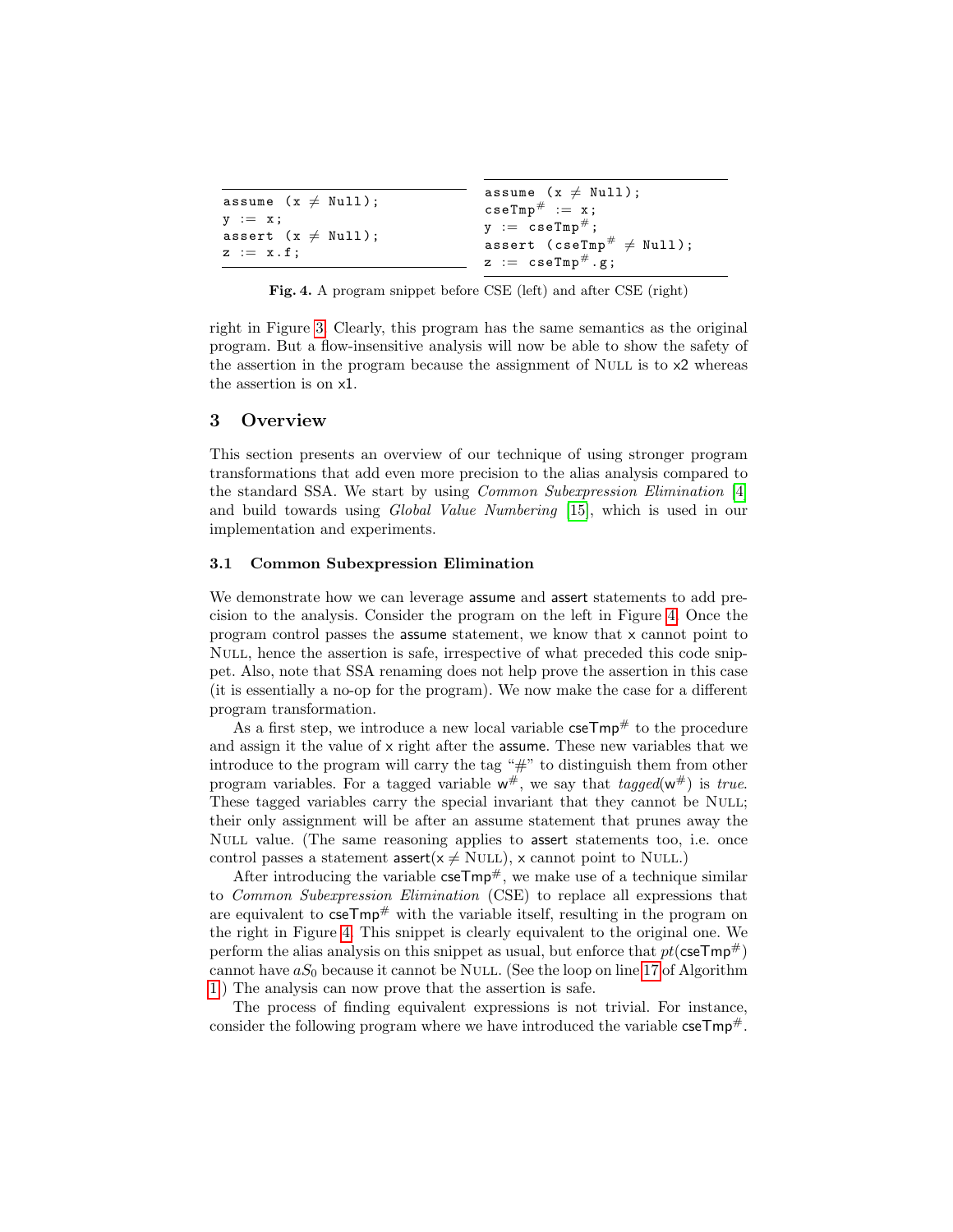```
assume (x.f \neq Null);
\texttt{cseTmp}^{\#} := x.f;y f := z;z := x.f;
```
In the last assignment, x.f cannot be substituted by  $\csc Tmp^{\#}$ , because there is an assignment to the field f in the previous statement. As there is no aliasing information present at this point, we have to conservatively assume that y and x could be aliases, thus, the assignment  $y.f := z$  can potentially change the value of x.f, breaking its equivalence to  $\mathsf{cseTmp}^{\#}$ .

#### <span id="page-6-0"></span>3.2 Global Value Numbering

We improve upon the previous transformation by using a stronger method of determining expression equalities. The methodology remains the same: we introduce temporary variables that cannot be Null and use them to replace syntactically equivalent expressions. But this time we adapt the Global Value Numbering (GVN) scheme to detect equivalent expressions. Consider the following program. (For now, ignore the right-hand side of the figure after the  $\implies$ .)

| $y := x.f.g;$                          | $\implies t_1 \leftarrow x, t_2 \leftarrow t_1 \cdot f, t_3 \leftarrow t_2 \cdot g, y \leftarrow t_3$ |
|----------------------------------------|-------------------------------------------------------------------------------------------------------|
| $z \quad z \quad := \quad y \cdot h$ ; | $\implies t_3 \leftarrow y, t_4 \leftarrow t_3 \cdot h, z \leftarrow t_4$                             |
| 3 assume $(z \neq \text{Null});$       | $\implies$ add $t_4$ to nonNullExprs                                                                  |
| $4$ a := $x.f;$                        | $\implies t_1 \leftarrow x, t_2 \leftarrow t_1 \cdot f, a \leftarrow t_2$                             |
| $5 b := a.g.h;$                        | $\implies t_2 \leftarrow$ a, $t_3 \leftarrow t_2$ .g, $t_4 \leftarrow t_3$ .h, b $\leftarrow t_4$     |
| 6 assert (b $\neq$ Null);              | $\implies$ check $t_4 \in \textit{nonNullExpress}$                                                    |
| 7 $C \cdot g := d$ ;                   |                                                                                                       |
|                                        |                                                                                                       |

It is clear that z and b are equivalent at the assertion location, and since  $z \neq$  NULL, the assertion is safe. However, none of the previous methods would allow us to prove the safety of the assertion. We adapt the GVN scheme to help us establish the equality between z and b. We introduce the concept of terms that will be used as a placeholder for subexpressions. The intuitive idea is that equivalent subexpressions will be represented using the same term.

We start by giving an overview of the transformation for a single basic block, and then generalize it to full procedure later in this section. For a single basic block, we walk through the statements in order and as we encounter a new variable, we assign it a new term and remember this mapping in a dictionary called *hashValue*. We also store the mapping from terms to other terms through operators in a separate dictionary called hashFunction. For example, if x is assigned term  $t_1$ , and we encounter the assignment  $y := x.f$ , we store hashFunction $[f][t_1] = t_2$  and assign the term  $t_2$  to y. We also maintain a separate list *nonNullExprs* of terms that are not null. Finally, for performing the actual substitution, we maintain a dictionary *default Var* that maps terms to the temporary variables that we introduce for non-null expressions.

We go through the program snippet starting at the first statement and move down to the last statement. At statement  $i$ , we follow the description written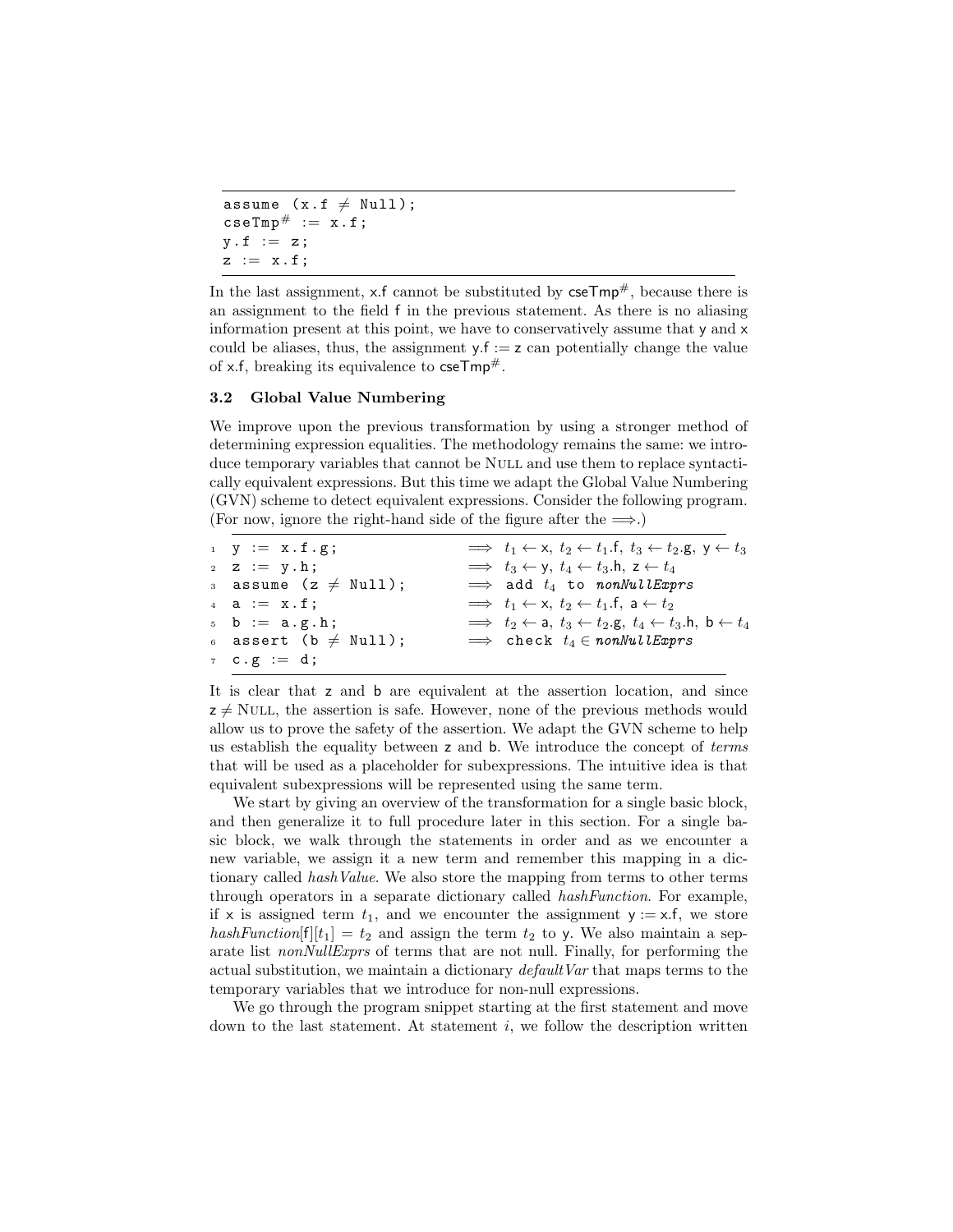in the  $i<sup>th</sup>$  item below. This description is also shown on the right side of the program snippet, after the  $\implies$  arrow.

- 1. Assign a new term  $t_1$  to x, and set  $hashValue[x] = t_1$ . Then, set hashFunction[f][t<sub>1</sub>] = t<sub>2</sub>, and hashFunction[g][t<sub>2</sub>] = t<sub>3</sub>. Finally the assignment to y sets  $hashValue[y] = t_3$ .
- 2. We already have hash  $Value[y] = t_3$ , so assign hash  $Function[g][t_3] = t_4$ . The assignment to z sets  $hashValue[z] = t_4$ .
- 3. We have hashValue[z] =  $t_4$ . So, we add  $t_4$  to nonNullExprs. We create a new temporary variable  $gvnTmp^{\#}$ , and construct an extra assignment gvn $Tmp^{\#} := z$ , and add it after the assume statement. Because hashValue[z] =  $t_4$ , we also add *defaultVar*[ $t_4$ ] = gvnTmp<sup>#</sup>, which we will use later for substitutions to all expressions that hash to  $t_4$ .
- 4. We already have hash  $Value[x] = t_1$  and hash  $Function[f][t_1] = t_2$ , so we set  $hashValue[a] = t_2.$
- 5. Since hash Value[a] =  $t_2$ , hash Function[g][ $t_2$ ] =  $t_3$  and hash Function[h][ $t_3$ ] =  $t_4$ , the hash value of the expression a.g.h is  $t_4$ . We also have *default*  $Var[t_4] =$ gvnTmp<sup>#</sup>. At this point, we observe  $t_4$  being in nonNullExprs and substitute the RHS a.g.h with gvnTmp#. Finally, we set  $hashValue[b] = t_4$ .
- 6. Because hash Value[b] =  $t_4$  and default Var[ $t_4$ ] = gvnTmp<sup>#</sup> and nonNullExprs contains  $t_4$ , we replace the expression b with gvnTmp<sup>#</sup>.

The resulting code is shown below.

```
y := x.f.g;z := y.h;3 assume (z \neq Null);
  gvnTmp# := z;
  a := x.f;b := gvnTmp#;
  assert (gvnTmp# \neq Null);
  c.g := d;
```
Clearly, we retain the invariant that  $\#$ -tagged variables cannot be NULL, and it is now straightforward to prove the safety of the assertion. We also note that the expression substitution is performed in a conservative manner. It is aborted as soon as a subexpression is assigned to. For example, at line 8, we encounter an assignment to the field  $g$ , so we remove  $g$  from the dictionary hashFunction. This has the effect of g acting as a new field, and all terms referenced by this field will now be assigned new terms.

The above transformation, in general, is performed on the entire procedure, not just a basic block to fully exploit its potential. This occurs in two steps. First, loops are lifted and converted to procedures (with recursion), so that the controlflow of each resulting procedure is acyclic. Next, we perform a topological sort of the basic blocks of a procedure and analyze the blocks in this order. This ensures that by the time the algorithm visits a basic block, it has already processed all predecessors of the block.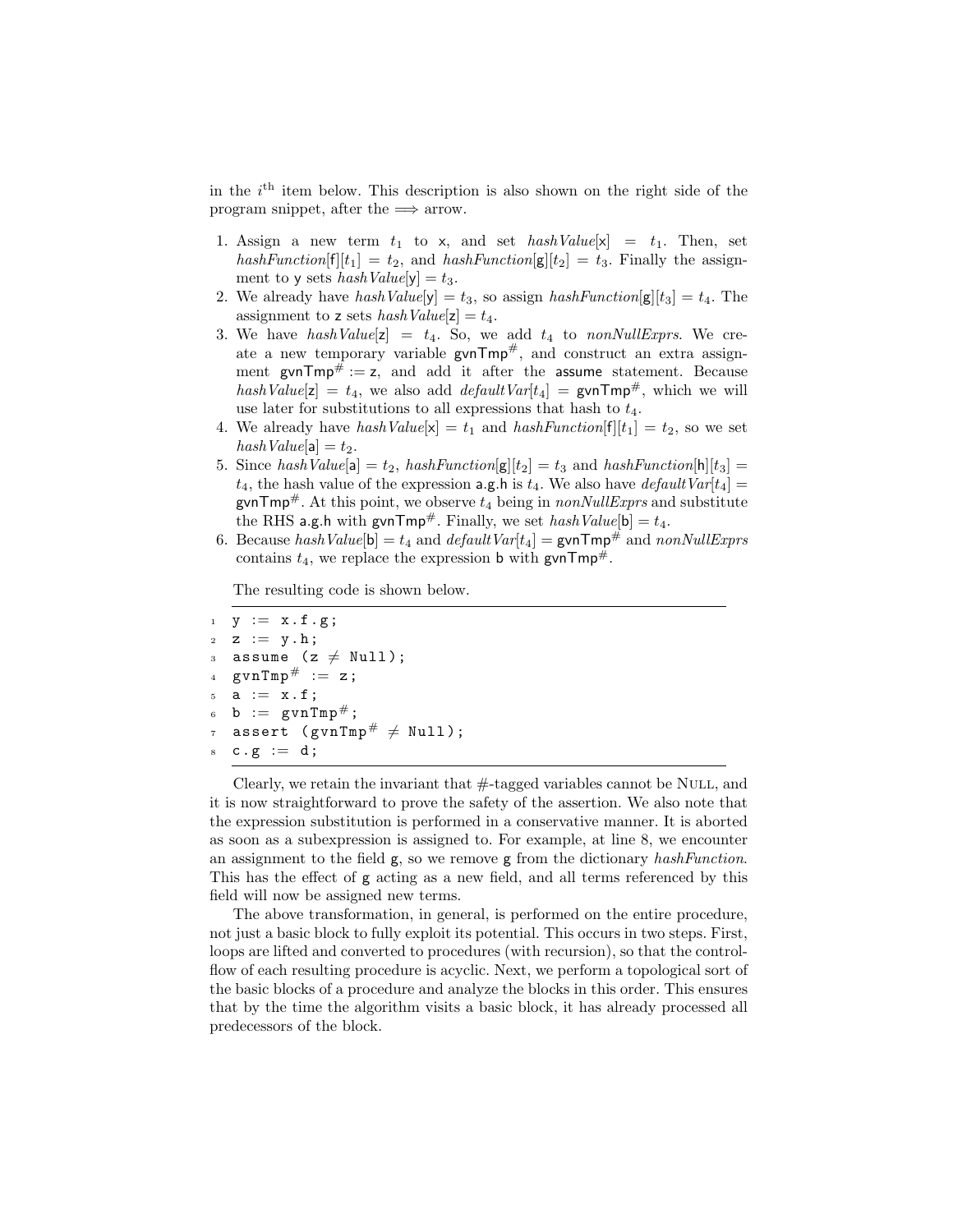```
L1:
   assume (x \neq Null);
   \texttt{gvnTmp}_1^{\#} := x;goto L3 ;
L2:
   assume (x \neq Null);
   \texttt{gvnTmp}_2^{\#} := \texttt{x};
   goto L3 ;
L3:
   assert (x \neq Null);
                                                 L1:
                                                     assume (x \neq Null);
                                                     \texttt{gvnTmp}_1^{\#} := x;goto L3 ;
                                                 L2:
                                                     assume (x \neq Null);
                                                     \texttt{gvnTmp}_2^{\#} := \texttt{x};
                                                    goto L3 ;
                                                 L3:
                                                     \texttt{gvnTmp}^\#_3 := \texttt{x};
                                                     assert (gvnTmp_3^{\#} \neq Null);
```
<span id="page-8-1"></span>Fig. 5. A program snippet before GVN (left) and after GVN (right)

When analyzing a block, the algorithm considers all its predecessors and takes the intersection of their *nonNullExprs* list and *hashValue* map. This is because an expression is non-null only if it is non-null in all its predecessors and, further, we can use a term for a variable only if it is associated with the same term in all its predecessors. Finally, an important aspect of the algorithm is to perform a sound substitution at the merge point of basic blocks. Consider the code snippet on the left in Figure [5.](#page-8-1)

In this example, although  $\times$  is available as a non-null expression in L3, we cannot substitute **x** in the assertion by either  $\mathsf{gvnTmp}_1^\#$  or  $\mathsf{gvnTmp}_2^\#$  because neither preserves program semantics. Instead, we introduce a new variable  $\mathsf{gvnTmp}^{\#}_{3}$ and add the assignment  $\text{gvnTmp}^{\#} := x$  right before the assertion in L3 and use that for substituting x. This is achieved by the map  $var2expr$  in the main algorithm. It maps the #-tagged variable to the expression it will substitute for. In the above program, let's say we assign the term  $t$  to the non-null expression x. Hence,  $nonNullExpress[1]$  and  $nonNullExpress[12]$  both contain t. We also have  $defaultVar[L1][t] = \text{gvnTmp}_1^{\#}$  and  $var2expr[\text{gvnTmp}_1^{\#}] = x$ . Since t is available from all predecessors of L3, we know that this term is non-null in L3. The question is finding the expression corresponding to this term  $t$  and introducing a new assignment for it. At this point, the map  $var2expr$  comes into play. We pick a predecessor of L3, say L1. We look for the default variable of  $t$  and find  $defaultVar[L1][t] = \text{gvnTmp}_1^{\#}$ , we then search for  $var2expr[\text{gvnTmp}_1^{\#}] = x$ . At this point, we find that the expression corresponding to term  $t$  is  $x$ , and we introduce a new assignment  $\text{gvnTmp}^{\#} := x$  at the start of L3 and use this for substitution of x in L3. The next section describes the algorithm formally.

# <span id="page-8-0"></span>4 Algorithm

We present the pseudocode of our program transformation in this section (Algorithms [2](#page-9-0) and [3\)](#page-10-0). The transformation takes a program as input and produces a semantically equivalent program with new #-tagged variables that can never point to Null. This involves adding assignments for these new variables, and substituting existing expressions with these variables whenever we determine that the substitution will preserve semantics.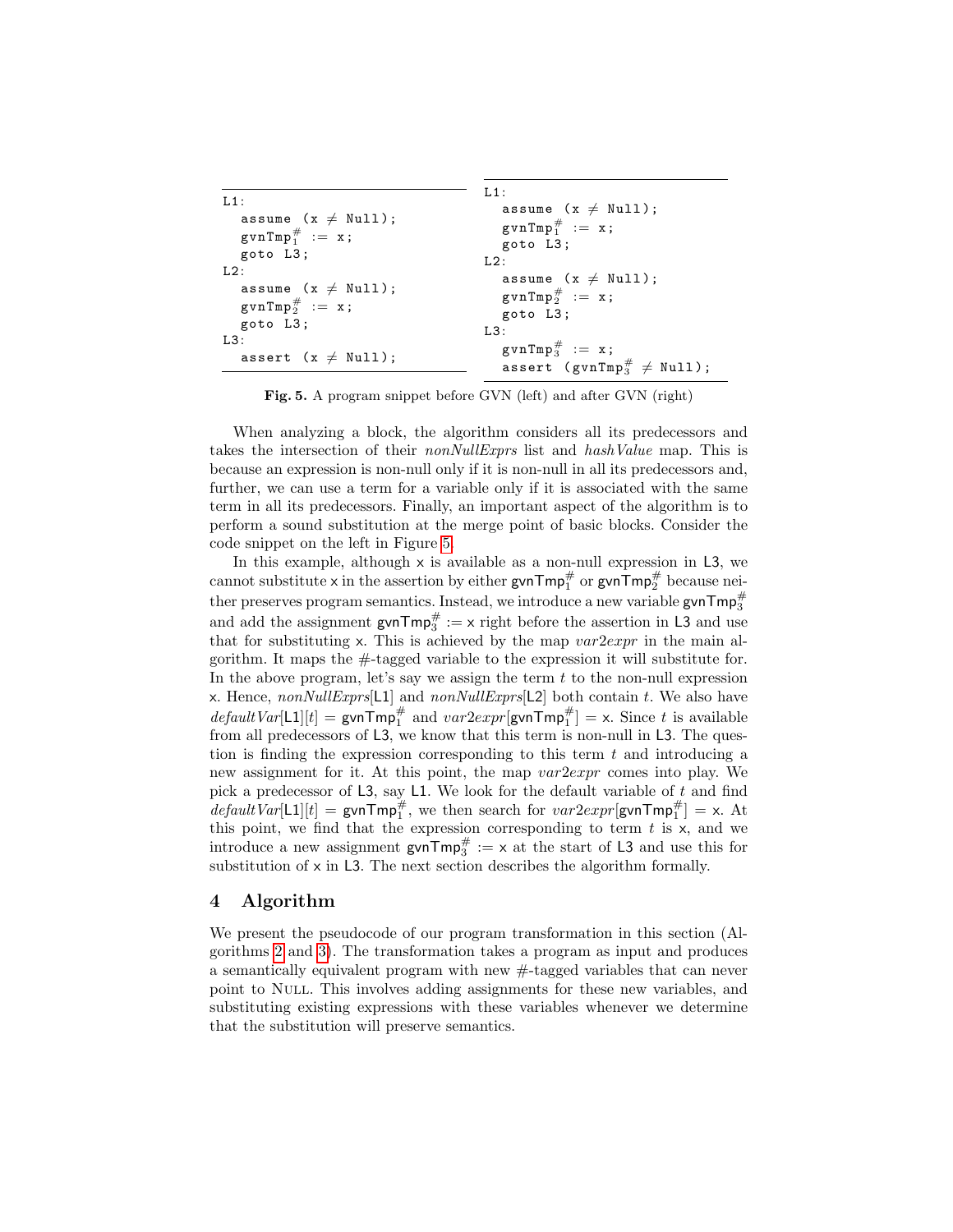<span id="page-9-0"></span>Algorithm 2 Algorithm to perform GVN

|     | 1: $nonNullExpress = \{\}$                                                  | $\triangleright$ block $\rightarrow$ non-null terms in block                           |
|-----|-----------------------------------------------------------------------------|----------------------------------------------------------------------------------------|
|     | 2: $var2expr = \{\}$                                                        | $\triangleright$ #-tagged variable $\rightarrow$ expression                            |
|     | 3: $defaultVar = \{\}$                                                      | $\triangleright$ block, term $\rightarrow$ variable for substitution                   |
|     | 4: $hashValue = \{\}$                                                       | $\triangleright$ block, variable $\rightarrow$ term                                    |
|     | 5: $hashFunction = \{\}$                                                    | $\triangleright$ operator, terms $\rightarrow$ term                                    |
|     | $6: \text{currBlock}$                                                       | $\triangleright$ current block                                                         |
|     | 7: function DoGVN                                                           |                                                                                        |
| 8:  | for proc in program do                                                      |                                                                                        |
| 9:  | for block in proc. Blocks do                                                |                                                                                        |
| 10: | for stmt in block.Stmts do                                                  |                                                                                        |
| 11: |                                                                             | if stmt is "assert expr $\neq$ NULL" or "assume expr $\neq$ NULL" then                 |
| 12: | gyn $\mathsf{Tmp}^{\#} \leftarrow GetNewTaggedVar()$                        |                                                                                        |
| 13: | $s \leftarrow$ "gvnTmp# := expr"                                            |                                                                                        |
| 14: | block.Stmts. Add(s)                                                         |                                                                                        |
| 15: | $var2expr[block][gvnTmp#] \leftarrow \text{expr}$                           |                                                                                        |
| 16: | for proc in program do                                                      |                                                                                        |
| 17: | $sortedblocks \leftarrow TopologicalSort(proc. Blocks)$                     |                                                                                        |
| 18: | for block in sortedBlocks do                                                |                                                                                        |
| 19: |                                                                             | $nonNullExpress[block] \leftarrow \bigcap_{blk \in block. Preds}\ nonNullExpress[blk]$ |
| 20: | $hashValue[block] \leftarrow \bigcap_{blk \in block, Preds} hashValue[blk]$ |                                                                                        |
| 21: | $currBlock \leftarrow block$                                                |                                                                                        |
| 22: | for term in nonNullExprs[block] do                                          |                                                                                        |
| 23: | $\texttt{expr} \gets \mathit{var2expr}[\mathit{defaultVar}[blk][term]]$     | $\triangleright$ for some $blk \in Preds$                                              |
| 24: | gyn $\mathsf{Tmp}^{\#} \leftarrow GetNewSpecialVar()$                       |                                                                                        |
| 25: | $var2expr[gvnTmp#] \leftarrow expr$                                         |                                                                                        |
| 26: | $s \leftarrow$ "gvnTmp# := expr"                                            |                                                                                        |
| 27: | block.Stmts. Add(s)                                                         |                                                                                        |
| 28: | for stmt in block. Stmts do                                                 |                                                                                        |
| 29: | $stmt \leftarrow ProcessSmt (stmt)$                                         |                                                                                        |
| 30: | if stmt is "gvnTmp# := $\exp$ " then                                        |                                                                                        |
| 31: | $term \leftarrow ComputeHash(\exp r)$                                       |                                                                                        |
| 32: | nonNullExpress[block].Add(term)                                             |                                                                                        |
| 33: | $defaultVar[block][term] \leftarrow \text{gvnTmp}^{\#}$                     |                                                                                        |

At a high level, the idea is to use assume and assert statements to identify nonnull expressions. We introduce fresh #-tagged variables and assign these non-null expressions to them. Then, in a second pass, we compute a term corresponding to each expression. These terms are assigned in a manner that if two expressions have the same term, then they are equivalent to each other. If we encounter an expression  $e$  with the same term as one of the non-null expressions  $e'$ , we substitute e with the  $\#$ -tagged variable corresponding to  $e'$ .

We start by describing the role of each data structure used in Algorithm [2.](#page-9-0)

- $-$  nonNullExprs stores the terms corresponding to non-null expressions of a particular block.
- $-var2expr$  maps a #-tagged variable to the expression it is assigned to in each block. This will be used to perform sound substitution at merge points of basic blocks, as discussed in the last example of Section [3.2.](#page-6-0)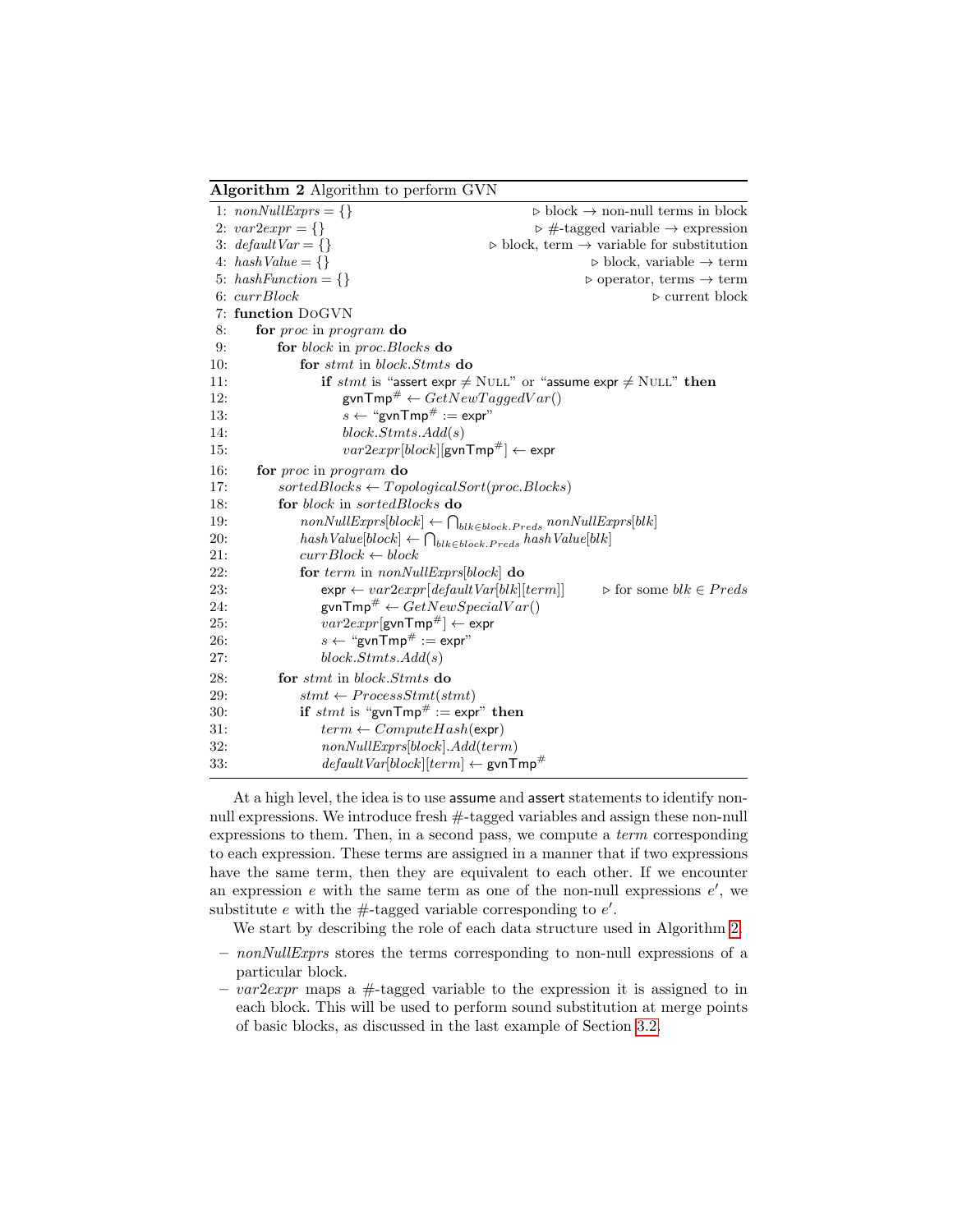- default Var maps the term corresponding to an expression to the  $\#$ -tagged variable that will be used for its substitution. Whenever we compute the term for an expression, if the term is present in *nonNullExprs*, we will use  $defaultVar$  to find the  $#$ -tagged variable that is going to be used for the substitution.
- hashValue maps variables to terms assigned to them in a particular block.
- hashFunction stores the mapping from a field and a term to a new term. It is used to store the term for expressions with fields.
- $-$  *currBlock* keeps track of the current block and is used while calling the helper functions.

<span id="page-10-0"></span>

| Algorithm 3 Helper Functions for DoGVN                          |  |  |  |
|-----------------------------------------------------------------|--|--|--|
| 1: function PROCESSSTMT(stmt)                                   |  |  |  |
| 2:<br>if $s$ tmt is "assume expr" or "assert expr" then         |  |  |  |
| 3:<br>$\exp \leftarrow GetExpr(\exp r)$                         |  |  |  |
| 4:<br>return stmt                                               |  |  |  |
| else if $s$ <i>tmt</i> is " $v := exp r$ " then<br>5:           |  |  |  |
| $hashValue[currBlock][v] \leftarrow ComputeHash(exp)$<br>6:     |  |  |  |
| 7:<br>$\exp \leftarrow GetExpr(\exp r)$                         |  |  |  |
| 8:<br>return stmt                                               |  |  |  |
| else if $s$ <i>tmt</i> is "v.f := expr" then<br>9:              |  |  |  |
| 10:<br>$\mathsf{expr} \leftarrow GetExpr(\mathsf{expr})$        |  |  |  |
| 11:<br>$v \leftarrow GetExpr(v)$                                |  |  |  |
| 12:<br>$hashFunction$ . $Remove(f)$                             |  |  |  |
| 13:<br>return stmt                                              |  |  |  |
| 14: function GETEXPR(expr)                                      |  |  |  |
| if expr is v then<br>15:                                        |  |  |  |
| 16:<br>$term \leftarrow ComputeHash(v)$                         |  |  |  |
| 17:<br><b>if</b> nonNullExprs[ $currBlock$ ] contains term then |  |  |  |
| return $defaultVar[currBlock][term]$<br>18:                     |  |  |  |
| 19:<br>return v                                                 |  |  |  |
| 20:<br>if expr is v.f then                                      |  |  |  |
| 21:<br>$v \leftarrow GetExpr(v)$                                |  |  |  |
| 22:<br>return v.f                                               |  |  |  |
| 23: function COMPUTEHASH(expr)                                  |  |  |  |
| 24:<br>if expr is v then                                        |  |  |  |
| 25:<br>if $hashValue[currBlock]$ does not contain v then        |  |  |  |
| $hashValue[currBlock][v] \leftarrow GetNewTerm()$<br>26:        |  |  |  |
| 27:<br>return $hashValue[currBlock][v]$                         |  |  |  |
| 28:<br>else if expr is v.f then                                 |  |  |  |
| 29:<br>$term \leftarrow ComputeHash(v)$                         |  |  |  |
| 30:<br><b>if</b> hashFunction [f] does not contain term then    |  |  |  |
| $hashFunction[f][term] \leftarrow GetNewTerm()$<br>31:          |  |  |  |
| 32:<br>return $hashFunction[f][term]$                           |  |  |  |

We explain the algorithm step by step.

1. Lines [8](#page-9-0) - [15](#page-9-0) – In this first pass of the algorithm, we search for program statements of the form "assert expr  $\neq$  NULL" or "assume expr  $\neq$  NULL". This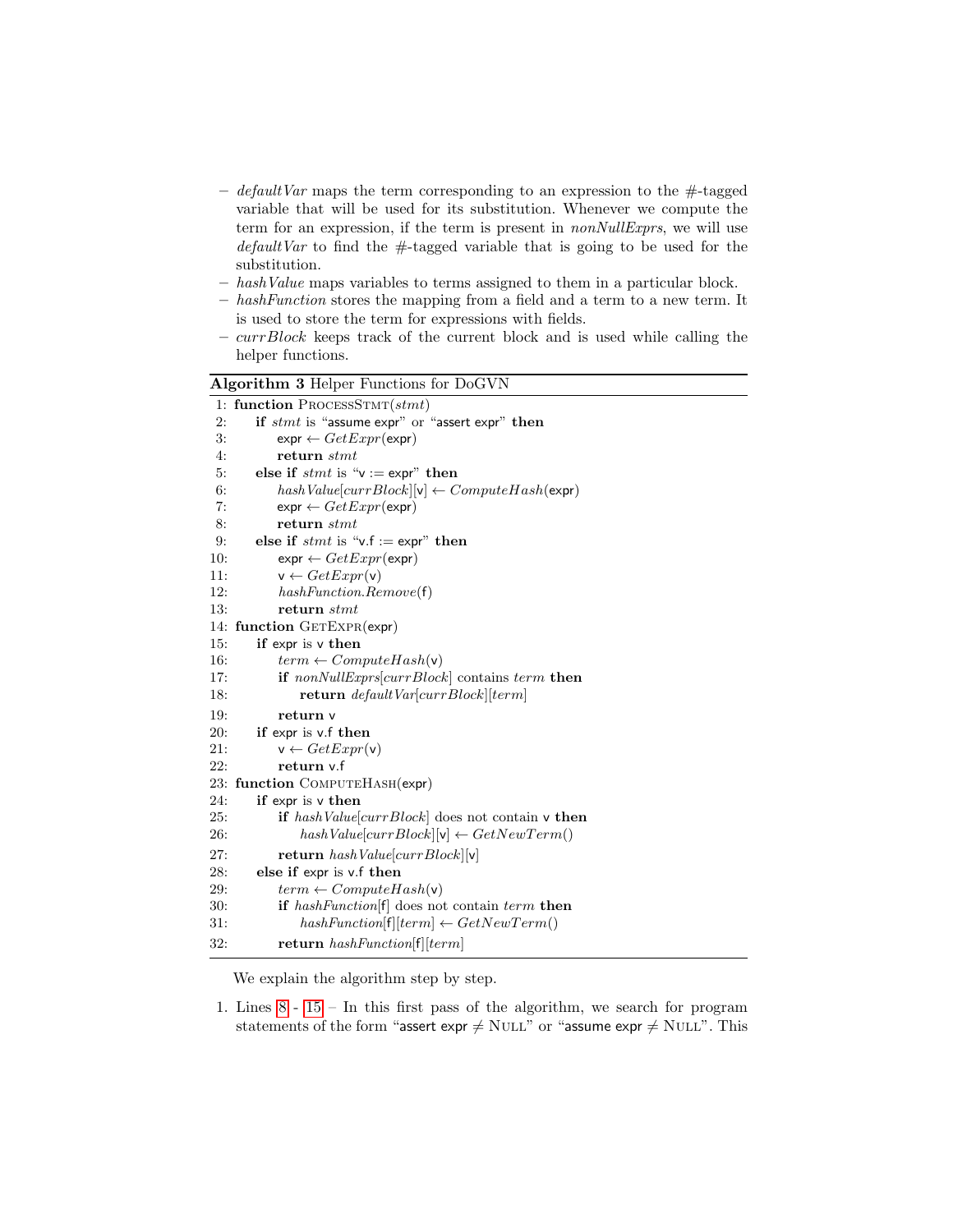guarantees that expr cannot be Null after this program location under all executions. Hence, we introduce a new variable  $gvnTmp^{\#}$  and assign expr to it. This mapping is also added to var2expr.

- 2. Line [17](#page-9-0) Before the second pass, we perform a topological sort on the basic blocks according to the control-flow graph. This is necessary since the information of nonNullExprs for the predecessors of a basic block is needed before analyzing it. Note that control-flow graphs of procedures in our language must be acyclic (we convert loops to recursion), thus a topological sorting always succeeds.
- 3. Lines [18](#page-9-0) - [27](#page-9-0) We compute the set of expressions that are non-null in all predecessors. These expressions will also be non-null in the current block. We also need the term for each variable in the current block, which also comes from the intersection of terms from all predecessors. Finally, for all the non-null expressions, we add an assignment since these expressions may be available from different variables in different predecessors, as discussed in Section [3.2.](#page-6-0)
- 4. Lines [28](#page-9-0) - [33](#page-9-0) Finally, we process each statement in the current block. This performs the substitution for each expression in the statement  $(GetExpr)$ function in Algorithm [3\)](#page-10-0).  $GetExpr$  computes the term for the expression (ComputeHash function in Algorithm [3\)](#page-10-0), and if the term is contained in nonNullExprs, the substitution is performed. Finally, if we encounter a store statement, " $v.f := expr$ ", we remove all mappings w.r.t. f in hashFunction. So, for the future statements (and future blocks in the topological order), new terms will be assigned to expressions related to field f.

Following Algorithm [2,](#page-9-0) we generate a semantically equivalent program, and as we show in our experiments, will have improved precision with regard to alias analysis. The main reason behind this improvement is that these  $\#$ -tagged variables can never contain  $aS_0$  in their points-to set, hence NULL cannot flow through these variables in the analysis, while earlier, there was no such restriction and Null could flow freely.

## <span id="page-11-0"></span>5 Experimental Evaluation

We have implemented the algorithms presented in this paper for the Boogie language [\[18\]](#page-15-10). Boogie is an intermediate verification language. Several front-ends are available that compile source languages such as  $C/C++$  [\[16,](#page-15-11)22] and  $C\#$  [\[2\]](#page-14-4) to Boogie, making it a useful target for developing practical tools. (For  $C/C++$ , we make the standard assumption that pointer arithmetic does not change the allocation site of the pointer, and thus can be ignored for the alias analysis [\[29\]](#page-15-13); due to space constraints we do not describe these details in this paper.)

Our work fits into a broader verification effort. The Angelic Verification (AV) project<sup>[4](#page-11-1)</sup> at Microsoft Research aims to design push-button technology for finding software defects. In an earlier effort, AV was targeted to find null-pointer bugs [\[6\]](#page-14-5).

<span id="page-11-1"></span> $^4$  <https://www.microsoft.com/en-us/research/project/angelic-verification/>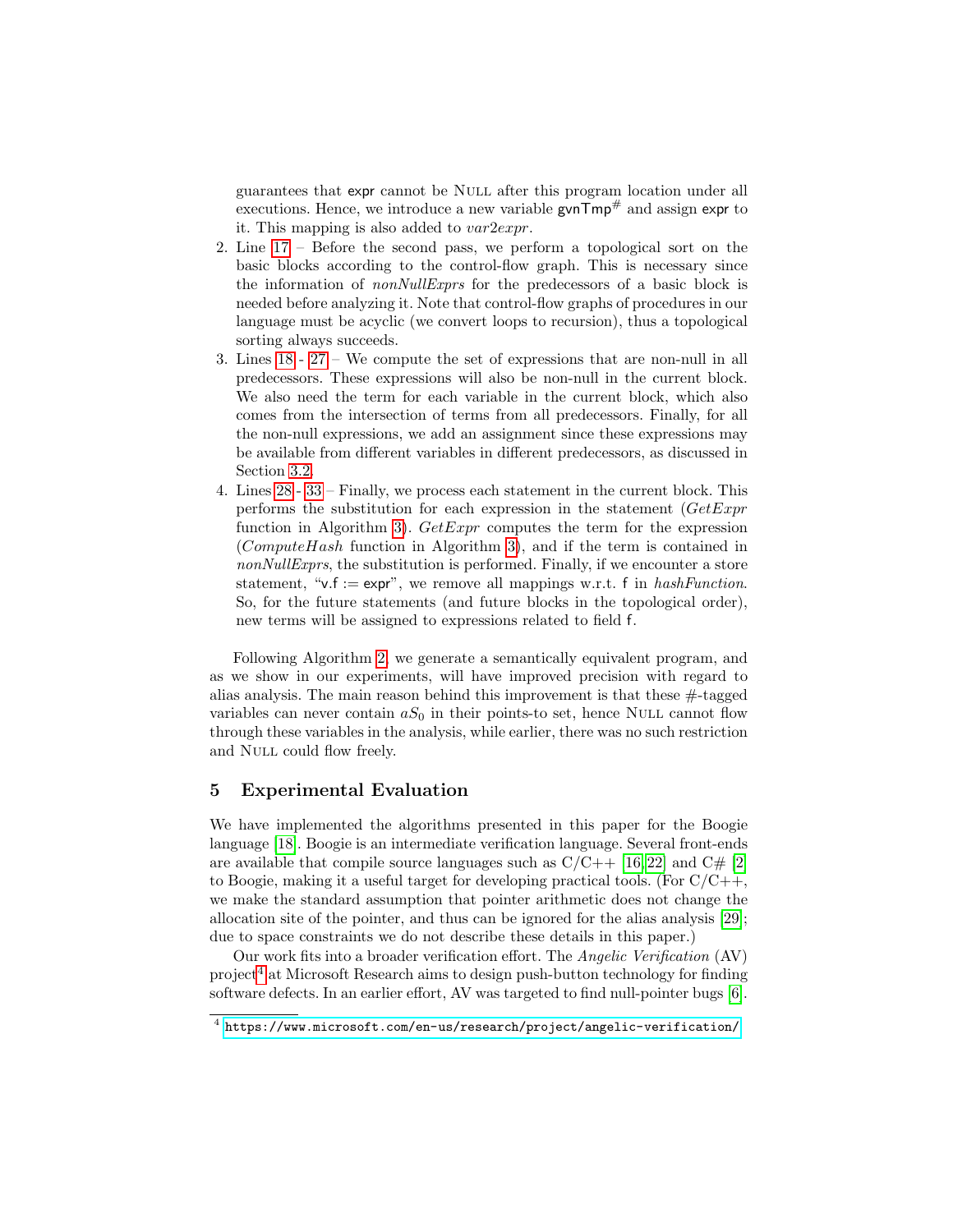|          | <b>Stats</b> |         | SSA only |         |         | SSA with GVN |         |
|----------|--------------|---------|----------|---------|---------|--------------|---------|
| Bench    | <b>KLOC</b>  | Asserts | Time(s)  | Asserts | Time(s) | <b>GVN</b>   | Asserts |
| $Mod_1$  | $3.2\,$      | 1741    | 9.08     | 61      | 11.37   | 0.88         | 17      |
| $Mod_2$  | 8.4          | 4035    | 11.34    | 233     | 17.62   | 1.13         | 45      |
| $Mod_3$  | 6.5          | 4375    | 10.26    | 617     | 19.43   | 2.15         | 52      |
| $Mod\ A$ | 20.9         | 7523    | 24.04    | 543     | 33.99   | 2.43         | 123     |
| $Mod\ 5$ | 30.9         | 11184   | 35.02    | 1881    | 59.84   | 7.11         | 232     |
| Mod 6    | 37.8         | 12128   | 35.94    | 2675    | 70.71   | 11.13        | 452     |
| Mod 7    | 37.2         | 6840    | 36.88    | 1396    | 53.24   | 3.44         | 127     |
| Mod 8    | 43.8         | 12209   | 28.91    | 2854    | 62.27   | 5.38         | 475     |
| $Mod_9$  | 56.6         | 19030   | 60.05    | 5444    | 106.61  | 12.40        | 508     |
| Mod 10   | 76.5         | 39955   | 171.43   | 2887    | 839.58  | 475.08       | 372     |
| Mod 11   | 23.5         | 6966    | 49.17    | 875     | 69.10   | 10.14        | 103     |
| Mod 12   | 14.9         | 8359    | 24.57    | 820     | 59.13   | 13.41        | 210     |
| Mod 13   | 22.1         | 11471   | 38.27    | 869     | 87.07   | 24.03        | 248     |
| Mod 14   | 36.2         | 18026   | 48.56    | 2501    | 149.60  | 41.93        | 478     |
| Mod 15   | 19.4         | 20555   | 55.07    | 586     | 269.35  | 134.06       | 131     |
| Mod~16   | 54.0         | 16957   | 62.86    | 2821    | 127.67  | 30.46        | 342     |
| Total    | 491.9        | 201354  | 701.45   | 27063   | 2036.58 | 775.16       | 3915    |

<span id="page-12-1"></span>Table 1. Results showing the effect of SSA and GVN program transformations on the ability of alias analysis to prove safety of non-null assertions.

Programs from the Windows codebase, in  $C/C++$ , were compiled down to Boogie with assertions guarding every pointer access to check for null dereferences. These Boogie programs were fed to a verification pipeline that applied heavyweight SMT-solver technology to reason over all possible program behaviors. To optimize the verification time, an alias analysis is run at the Boogie level to remove assertions that can be proved safe by the analysis. As our results will show, this optimization is necessary. The alias analysis is based on Andersen's analysis, as was described in Figure [2.](#page-3-0) We follow the algorithm given in Sridharan et al.'s report  $[25]$  with the extra constraint that  $\#$ -tagged variables cannot alias with NULL, i.e. they cannot contain the allocation site  $aS_0$ . We can optionally perform the program transformation of Section [4](#page-8-0) before running the alias analysis. Our implementation is available open-source<sup>[5](#page-12-0)</sup>.

We evaluate the effect of our program transformation on the precision of alias analysis for checking safety of null-pointer assertions. The benchmarks are described in the first three columns of Table [1.](#page-12-1) We picked 16 different modules from the Windows codebase. The table lists an anonymized name for the module (Bench), the lines of code in thousands (KLOC) and the number of assertions (one per pointer dereference) in the code (Asserts). It is worth noting that the first ten modules are the same as ones used in the study with AV [\[6\]](#page-14-5), while the rest were added later.

We execute our tool in two modes. In the first, we use SSA and then run the alias analysis algorithm. In the second, we perform our GVN transformation on top of SSA and then run the alias analysis algorithm. In each case, we list the total time taken by the tool  $(Time(s))$ , including the time to run the transfor-

<span id="page-12-0"></span> $\frac{5 \text{ At *https://github.com/boogie-org/corral*, project **AddOns\AliasAnalysis**$  $\frac{5 \text{ At *https://github.com/boogie-org/corral*, project **AddOns\AliasAnalysis**$  $\frac{5 \text{ At *https://github.com/boogie-org/corral*, project **AddOns\AliasAnalysis**$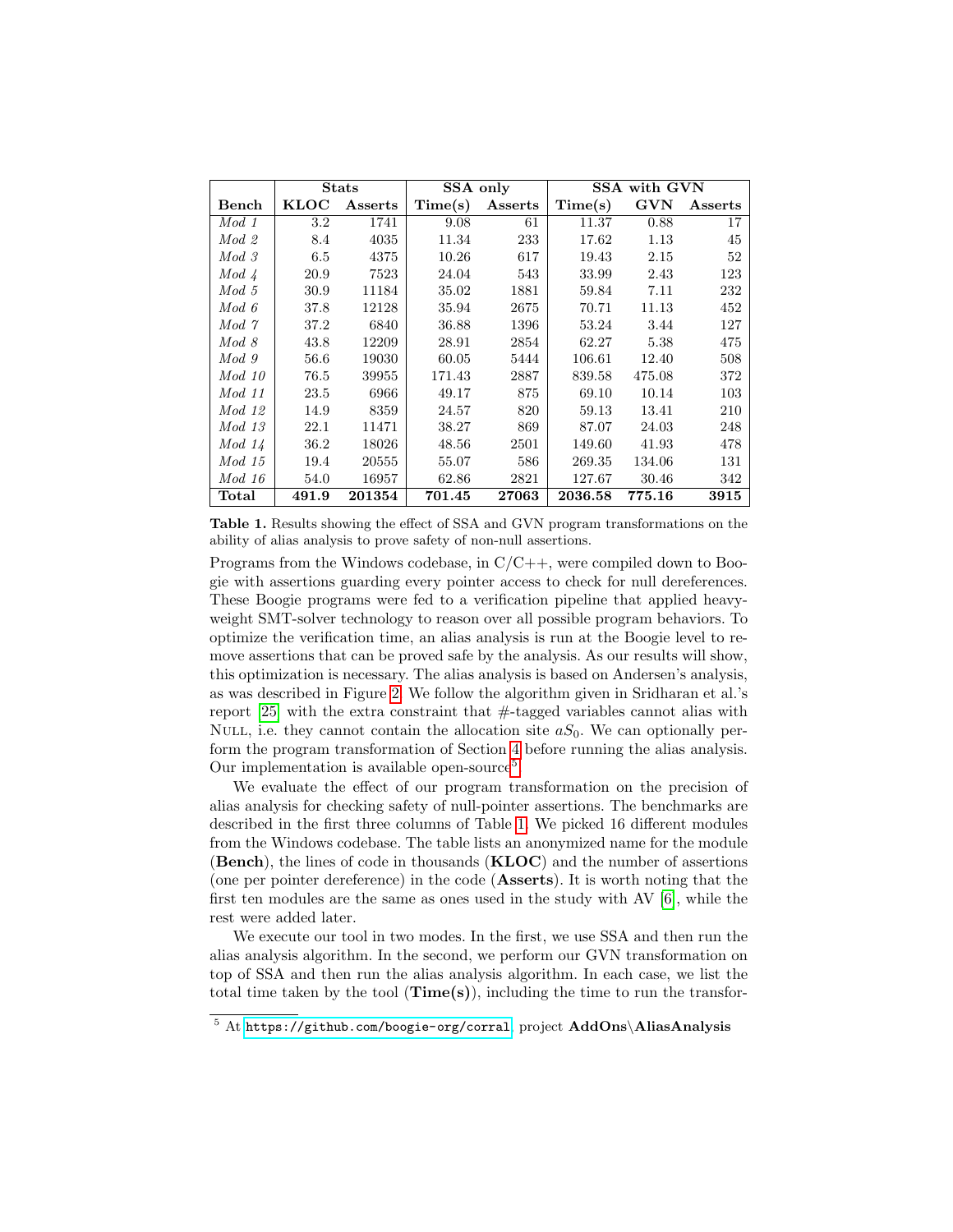mation, and the number of assertions that were *not* proved safe (**Asserts**). In the case of GVN, we also isolate and list the time taken by the GVN transformation itself  $(GVN)$ . The experiments were run (sequentially, single-threaded) on a server class machine with an Intel(R)  $Xeon(R)$  processor (single core) executing at 2.4 GHz with 32 GB RAM.

It is clear from the table that GVN offers significant increase in precision. With only the use of SSA, the analysis was able to prove the safety of 86.56% of assertions, while with the GVN transformation, we can prune away 98.05% of assertions. This is approximately a 7X reduction in the number of assertions that remain. This pruning is surprising because the alias analysis is still context and flow insensitive. Our program transformation crucially exploits the fact that programmers tend to be defensive against null-pointer bugs, allowing the analysis to get away with a very coarse abstraction. In fact, this level of pruning meant that any level of investment in making the analysis more sophisticated (e.g., flow sensitive) would have very diminished returns.

The alias analysis itself scales quite well: it finishes on about half a million lines of code in approximately 700 seconds with just SSA (86.56% pruning) or 2000 seconds with GVN (98.05% pruning). We note that there is an increase in the running time when using GVN. This happens because the transformation introduces more variables, compared to just SSA. However, this increase in time is more than offset by the improvement presented to the AV toolchain. For example, with the GVN transformation, AV takes 11 hours to finish the first 10 modules, whereas with the SSA transformation alone it does not finish even in 24 hours. Furthermore, AV reports fewer bugs when using just SSA because the extra computational efforts translate to a loss in program coverage as timeouts are hit more frequently.

# <span id="page-13-0"></span>6 Related Work

Pointer analysis is a well-researched branch of static analysis. There are several techniques proposed that interplay between context, flow and field sensitivity. Our choice of using context-insensitive, flow-insensitive but field sensitive analysis is to pick a scalable starting point, after which we add precision at low cost. The distinguishing factor in our work is: (1) the ability to leverage information from assume and assert statements (or branch conditions) and (2) specializing for the purpose of checking non-null assertions (as opposed to general aliasing assertions). We very briefly list, in the rest of this section, some of the previous work in adding precision to alias analysis or making it more scalable.

Context Sensitivity. Sharir and Pnueli [\[24\]](#page-15-14) introduced the concept of call-strings to add context-sensitivity to static analysis techniques. Call strings may grow extremely long and limit efficiency, so Lhoták and Hendren [\[20\]](#page-15-15) used k-limiting approaches to limit the size of call strings. Whaley and Lam [\[28\]](#page-15-16) instead use Binary Decision Diagrams (BDDs) to scale a context sensitive analysis.

Flow sensitivity. Hardekopf and Lin [\[10\]](#page-15-17) present a staged flow-sensitive analysis where a less precise auxiliary pointer analysis computes def-use chains which is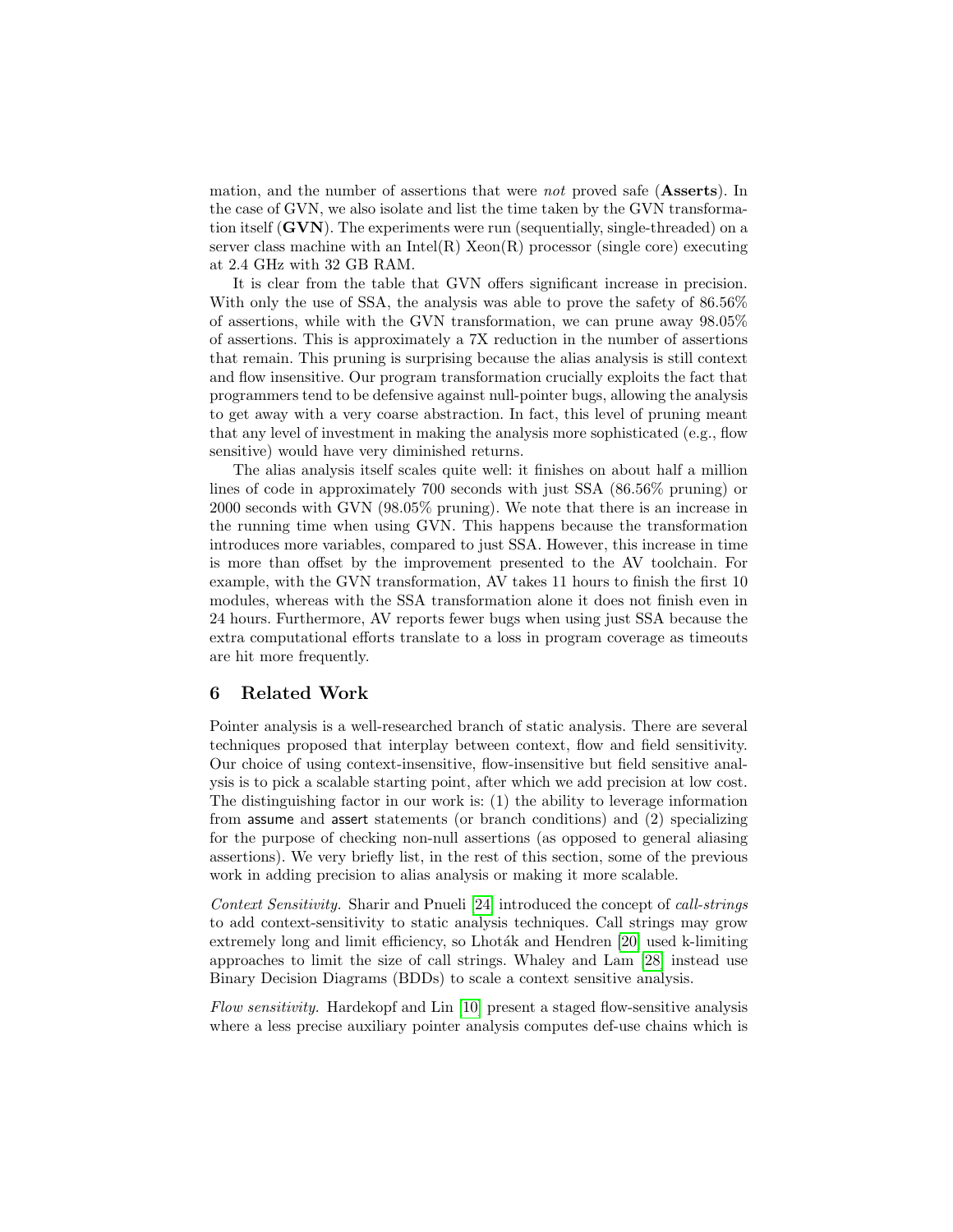used to enable the sparsity of the primary flow-sensitive analysis. The technique is quite scalable on large benchmarks but they abstract away the assume statements. De and D'Souza [\[7\]](#page-15-18) compute a map from access paths to sets of abstract objects at each program statement. This enables them to perform strong updates at indirect assignments. The technique is shown to be scalable only for small benchmarks, moreover, they also abstract away all assume statements. Finally, Lerch et al. [\[19\]](#page-15-19) introduce the access-path abstraction, where access paths rooted at the same base variable are represented by this base variable at control flow merge points. The technique is quite expensive even on small benchmarks (less than 25 KLOC) and do not deal with assume statements in any way.

Other techniques. Heintze and Tardieu [\[12\]](#page-15-20) improved performance by using a demand-driven pointer analysis, computing sufficient information to only determine points-to set of query variables. Fink et al. [\[8\]](#page-15-21) developed a staged verification system, where faster and naive techniques run as early stages to prune away assertions that are easier to prove, which then reduces the load on more precise but slow techniques that run later. Landi and Ryder [\[17\]](#page-15-22) use conditional may alias information to over-approximate the points-to sets of each pointer. Context sensitivity is added using k-limiting approach, and a set of aliases is maintained for every statement within a procedure to achieve flow-sensitivity. Choi et al. [\[3\]](#page-14-6) also follows [\[17\]](#page-15-22) closely but uses sparse representations for the control flow graphs and use transfer functions instead of alias-generating rules. To the best of our knowledge, none of these techniques are able to leverage assume statements to improve precision.

# <span id="page-14-2"></span>7 Conclusion

This paper presents a program transformation that improves the efficiency of alias analysis with minor scalability overhead. The transformation is proved to be semantics preserving. Our evaluation demonstrates the merit of our approach on a practical end-to-end scenario of finding null-pointer dereferences in software.

## References

- <span id="page-14-0"></span>1. Andersen, L.O.: Program Analysis and Specialization for the C Programming Language. Ph.D. thesis, DIKU, University of Copenhagen (May 1994)
- <span id="page-14-4"></span>2. Barnett, M., Qadeer, S.: BCT: A translator from MSIL to Boogie (2012), seventh Workshop on Bytecode Semantics, Verification, Analysis and Transformation
- <span id="page-14-6"></span>3. Choi, J.D., Burke, M., Carini, P.: Efficient flow-sensitive interprocedural computation of pointer-induced aliases and side effects. In: Principles of Programming Languages. pp. 232–245 (1993)
- <span id="page-14-3"></span>4. Cocke, J.: Global common subexpression elimination. In: Proceedings of a Symposium on Compiler Optimization. pp. 20–24. ACM, New York, NY, USA (1970)
- <span id="page-14-1"></span>5. Cytron, R., Ferrante, J., Rosen, B.K., Wegman, M.N., Zadeck, F.K.: Efficiently computing static single assignment form and the control dependence graph. ACM Trans. Program. Lang. Syst. 13(4), 451–490 (Oct 1991)
- <span id="page-14-5"></span>6. Das, A., Lahiri, S.K., Lal, A., Li, Y.: Angelic verification: Precise verification modulo unknowns. In: Computer Aided Verification (CAV). pp. 324–342 (2015)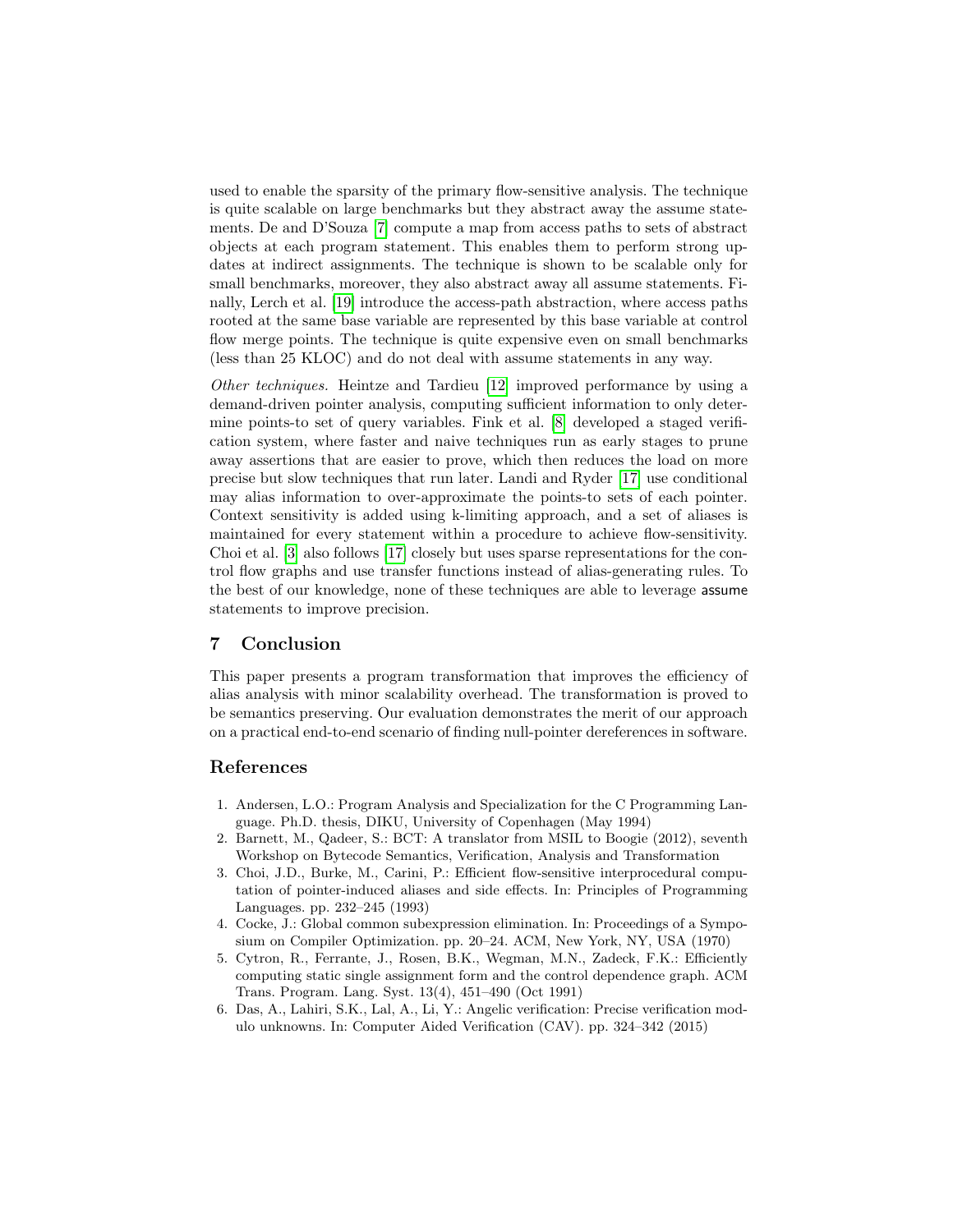- <span id="page-15-18"></span>7. De, A., D'Souza, D.: Scalable flow-sensitive pointer analysis for java with strong updates. In: ECOOP. pp. 665–687. Springer (2012)
- <span id="page-15-21"></span>8. Fink, S.J., Yahav, E., Dor, N., Ramalingam, G., Geay, E.: Effective typestate verification in the presence of aliasing. ACM Trans. Softw. Eng. Methodol. 17(2), 9:1–9:34 (May 2008)
- <span id="page-15-5"></span>9. Gulwani, S., Necula, G.C.: Global value numbering using random interpretation. In: Principles of Programming Languages, POPL. pp. 342–352 (2004)
- <span id="page-15-17"></span>10. Hardekopf, B., Lin, C.: Flow-sensitive pointer analysis for millions of lines of code. In: Code Generation and Optimization (CGO). pp. 289–298 (2011)
- <span id="page-15-3"></span>11. Hasti, R., Horwitz, S.: Using static single assignment form to improve flowinsensitive pointer analysis. In: Programming Language Design and Implementation (PLDI). pp. 97–105 (1998)
- <span id="page-15-20"></span>12. Heintze, N., Tardieu, O.: Demand-driven pointer analysis. In: Programming Language Design and Implementation (PLDI). pp. 24–34 (2001)
- <span id="page-15-2"></span>13. Horwitz, S.: Precise flow-insensitive may-alias analysis is np-hard. ACM Trans. Program. Lang. Syst. 19(1), 1–6 (Jan 1997)
- <span id="page-15-7"></span>14. Jones, N.D., Muchnick, S.S.: A flexible approach to interprocedural data flow analysis and programs with recursive data structures. In: Principles of Programming Languages (POPL). pp. 66–74 (1982)
- <span id="page-15-4"></span>15. Kildall, G.A.: A unified approach to global program optimization. In: Principles of Programming Languages. pp. 194–206 (1973)
- <span id="page-15-11"></span>16. Lal, A., Qadeer, S.: Powering the static driver verifier using corral. In: Foundations of Software Engineering. pp. 202–212 (2014)
- <span id="page-15-22"></span>17. Landi, W., Ryder, B.G.: A safe approximate algorithm for interprocedural pointer aliasing. SIGPLAN Not. 39(4), 473–489 (Apr 2004)
- <span id="page-15-10"></span>18. Leino, K.R.M.: This is boogie 2 (2008), <https://github.com/boogie-org/boogie>
- <span id="page-15-19"></span>19. Lerch, J., Spth, J., Bodden, E., Mezini, M.: Access-path abstraction: Scaling fieldsensitive data-flow analysis with unbounded access paths (t). In: Automated Software Engineering (ASE). pp. 619–629 (2015)
- <span id="page-15-15"></span>20. Lhoták, O., Hendren, L.: Evaluating the benefits of context-sensitive points-to analysis using a bdd-based implementation. ACM Transactions on Software Engineering and Methodology (TOSEM) 18(1), 3 (2008)
- <span id="page-15-6"></span>21. Microsoft: Static driver verifier, [http://msdn.microsoft.com/en-us/library/](http://msdn.microsoft.com/en-us/library/windows/hardware/ff552808(v=vs.85).aspx) [windows/hardware/ff552808\(v=vs.85\).aspx](http://msdn.microsoft.com/en-us/library/windows/hardware/ff552808(v=vs.85).aspx)
- <span id="page-15-12"></span>22. Rakamarić, Z., Emmi, M.: SMACK: decoupling source language details from verifier implementations. In: Computer Aided Verification (CAV). pp. 106–113 (2014)
- <span id="page-15-1"></span>23. Ramalingam, G.: The undecidability of aliasing. ACM Trans. Program. Lang. Syst. 16(5), 1467–1471 (Sep 1994)
- <span id="page-15-14"></span>24. Sharir, M., Pnueli, A.: Two approaches to interprocedural data flow analysis, chap. 7, pp. 189–234. Prentice-Hall, Englewood Cliffs, NJ (1981)
- <span id="page-15-8"></span>25. Sridharan, M., Chandra, S., Dolby, J., Fink, S.J., Yahav, E.: Alias analysis for object-oriented programs. In: Aliasing in Object-Oriented Programming. Types, Analysis and Verification, pp. 196–232. Springer (2013)
- <span id="page-15-9"></span>26. Sridharan, M., Fink, S.J.: The complexity of andersen's analysis in practice. In: Static Analysis Symposium (SAS). pp. 205–221 (2009)
- <span id="page-15-0"></span>27. Steensgaard, B.: Points-to analysis in almost linear time. In: Principles of Programming Languages (POPL). pp. 32–41. ACM, New York, NY, USA (1996)
- <span id="page-15-16"></span>28. Whaley, J., Lam, M.S.: An efficient inclusion-based points-to analysis for strictlytyped languages. In: Static Analysis Symposium. pp. 180–195 (2002)
- <span id="page-15-13"></span>29. Zheng, X., Rugina, R.: Demand-driven alias analysis for c. In: Proceedings of the 35th Annual ACM SIGPLAN-SIGACT Symposium on Principles of Programming Languages. pp. 197–208. POPL '08, ACM, New York, NY, USA (2008)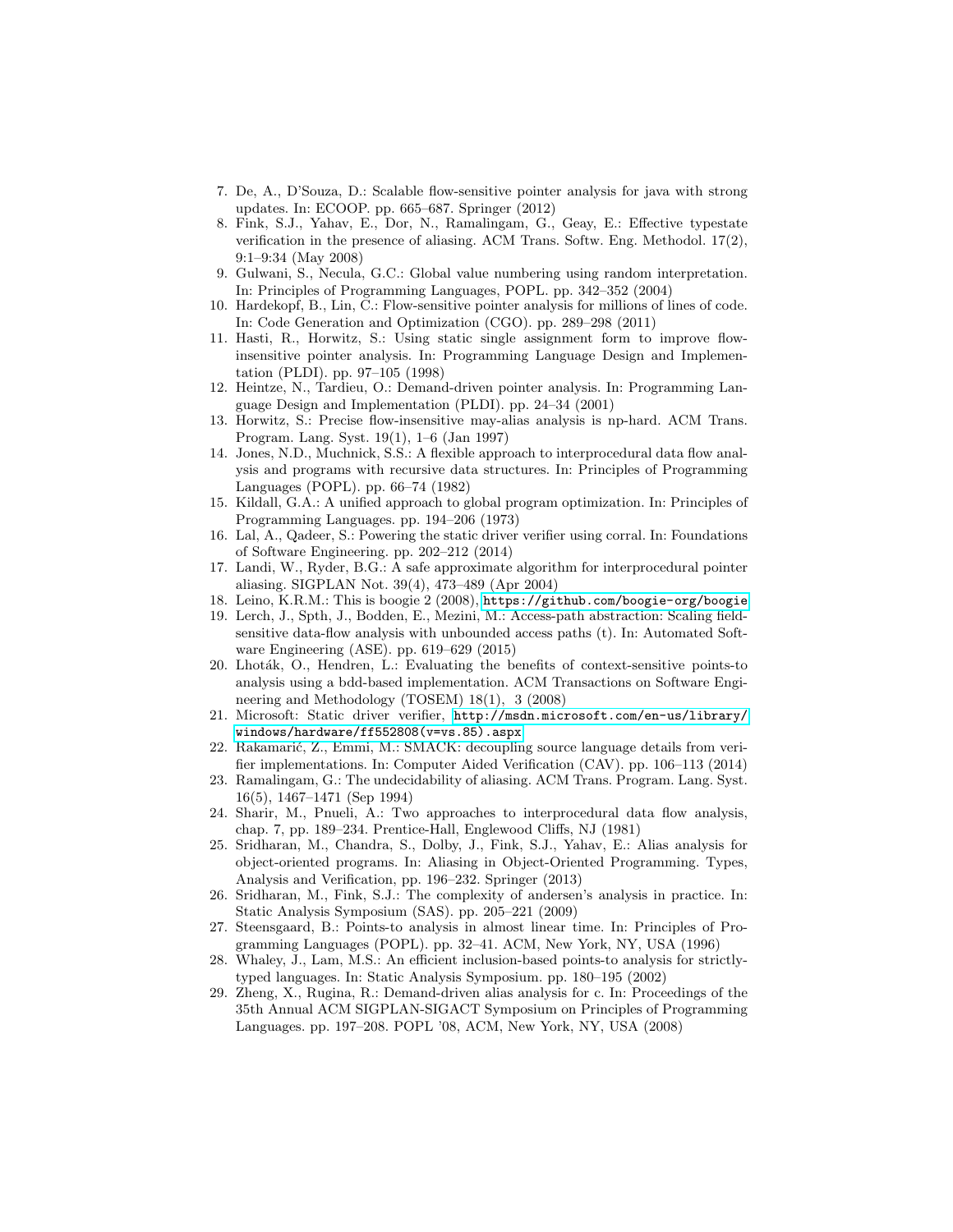# <span id="page-16-0"></span>A Proof of Correctness

We sketch the proof of the fact that the transformation introduced in Section [4](#page-8-0) preserves semantics. This transformation performs a series of substitutions on the original program. We prove the soundness of the substitutions performed by the algorithm. To substitute an expression, say expr with a variable, say v at a program location L, we need to prove the following two conditions.

- $-$  Assignment of v reaches L along every execution path.
- expr and v evaluate to the same value at  $L$  under all possible executions.

We follow the proof of each condition, together implying that the substitution performed by the algorithm is sound.

#### A.1 First Condition

We follow the proof of the first condition. Note that substitution only occurs in the function  $GetExpr()$ , (line [18](#page-10-0) in Algorithm [3\)](#page-10-0) and only by variables present in the map *default Var*. Also, only  $\#$ -tagged variables are added to *default Var* (line [33](#page-9-0) in Algorithm [2\)](#page-9-0). Hence,  $\mathsf{v}$  is tagged with  $\#$ . As is clear from the algorithm, such a variable is assigned either at line [13](#page-9-0) or line [26](#page-9-0) in Algorithm [2.](#page-9-0) Moreover, in both cases, this variable is generated afresh before constructing the assignment. Therefore, v is assigned only once. Let this assignment location be S. It suffices to show that S dominates L (Location A dominates location B if every path from the entry block to B goes through  $A$ ). We will prove this using strong induction on the blocks sorted in the topological order (making it a well founded set). For the sake of convenience, let us say that  $S$  and  $L$  are basic blocks. Hence, the statement that we will prove is the following.

<span id="page-16-3"></span>**Lemma 1.** expr can be substituted by v in block  $B \Rightarrow S$  dominates B.

*Proof.* Let  $P(B)$  denote the property of block B that expr can be substituted by v in  $B \Rightarrow S$  dominates B. We prove this property P by induction on the basic blocks sorted in topological order. Since S dominates itself,  $P(S)$  is trivially true. Now, consider  $P(B)$ . When we arrive at block B in the second pass, we have already processed all predecessors of  $B$  since we process blocks in the topological order. Let  $t = ComputeHash(exp)$ . Consider the following lemma.

<span id="page-16-2"></span>**Lemma 2.** expr can be substituted by v in block  $B \Rightarrow nonNullExpress[B]$  contains t.

Proof. Substitution occurs at line [18](#page-10-0) of Algorithm [3,](#page-10-0) which can only be reached if line [17](#page-10-0) holds. Line 17 implies  $nonNullExpress[B]$  contains t.

Now, for nonNullExprs[B] to contain t, nonNullExprs[blk] should also contain t for all blocks  $blk \in B.Preds$ , i.e. all predecessors of B. This follows from line [19](#page-9-0) in Algorithm [2.](#page-9-0)

<span id="page-16-1"></span>**Lemma 3.** nonNullExprs[B] contains  $t \Rightarrow S$  dominates B.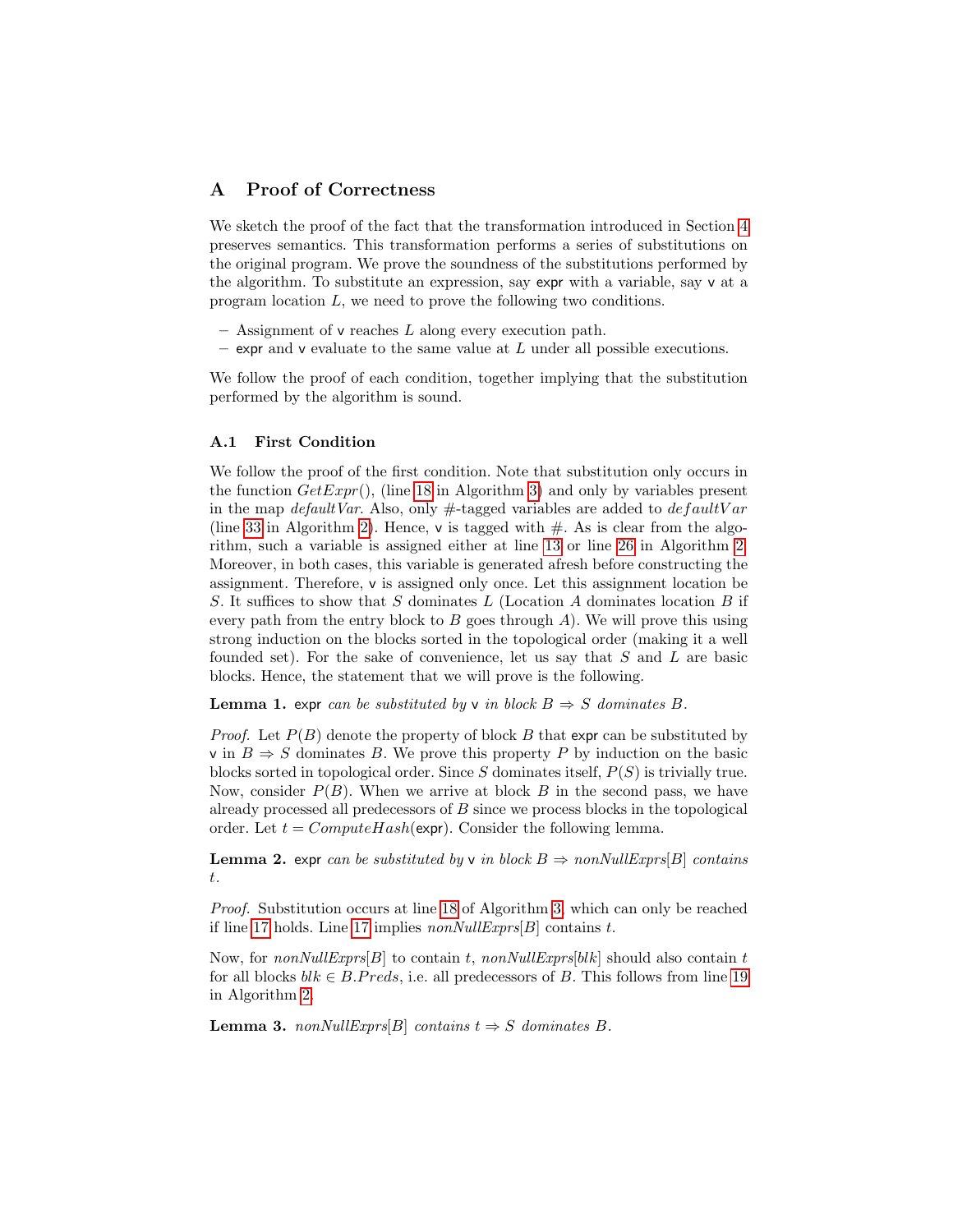Proof. We show Lemma [3](#page-16-1) using strong induction on the blocks sorted in topo-logical order. Clearly, Lemma [3](#page-16-1) holds for S, as  $nonNullExpress[S]$  contains t and S dominates itself. Since  $nonNullExpress[B]$  contains t, we know, due to line [19](#page-9-0) in Algorithm [2,](#page-9-0) that  $nonNullExpress[blk]$  contains t for all predecessors blk of B. Now, by induction hypothesis, since the lemma holds for all predecessors of B,  $S$  dominates all predecessors of  $B$ . This implies that  $S$  dominates  $B$ .

Lemmas [2](#page-16-2) and [3](#page-16-1) together imply Lemma [1,](#page-16-3) which is a reformulation of the first condition of the proof of correctness.

#### A.2 Second Condition

<span id="page-17-0"></span>We sketch the proof of the second condition.

**Lemma 4.** If two expressions  $e_1$  and  $e_2$  at locations  $L_1$  and  $L_2$  respectively evaluate to the same term  $t = ComputeHash(e_1) = ComputeHash(e_2)$ , then  $e_1$ at  $L_1$  and  $e_2$  at  $L_2$  evaluate to the same value under all program executions.

Proof. We prove this lemma by an outer induction on the structure of the expression, and an inner induction on the blocks sorted in the topological order. First, we prove this lemma when  $e_1$  and  $e_2$  are both variables. The map hash Value stores the terms corresponding to each variable in a particular block. Therefore,  $ComputeHash(e_1) = hashValue[L_1][e_1]$ , and  $ComputeHash(e_2)$ hashValue[L<sub>2</sub>][e<sub>2</sub>], which imply hashValue[L<sub>1</sub>][e<sub>1</sub>] = hashValue[L<sub>2</sub>][e<sub>2</sub>]. Also, by line [20](#page-9-0) in Algorithm [2,](#page-9-0) we know that for a block  $B$ , hashValue[B] contains a variable v only if it evaluates to the same term in all its predecessors. By the inner induction hypothesis, this means that v evaluates to the same value in each predecessor. Also, whenever an assignment of form " $x := e$ " is encountered, the term for e is assigned to x. Since this is the only way that two variables can have the same term, we have the proof of Lemma [4](#page-17-0) for variables.

Consider the case when  $e_1$  and  $e_2$  are expressions. Suppose  $e_1$  has the form  $v_1.f$ , while  $e_2$  has the form  $v_2.g.$  Since  $ComputeHash(e_1) = ComputeHash(e_2),$ we know that  $f = g$ , and  $ComputeHash(v_1) = ComputeHash(v_2)$ . This is easy to see from the fact that whenever hashFunction is updated (line [31](#page-10-0) in Algorithm [3\)](#page-10-0), a new term is added to it. Now, by the outer induction hypothesis, we have that  $v_1$  and  $v_2$  evaluate to the same value in all executions and since  $f = g$ , we have that  $e_1$  and  $e_2$  evaluate to the same value under all executions. That concludes the proof of Lemma [4.](#page-17-0)

Essentially, Lemma [4](#page-17-0) entails that term is an abstract representation of the value of an expression. Going back to our original proof of correctness, the variable v substitutes expression expr (at line [18](#page-10-0) in Algorithm [3\)](#page-10-0) only when  $v = \text{default} \text{Var}[L][t]$  where  $t = \text{Compute} \text{Hash}(\text{expr})$ . Also,  $\text{default} \text{Var}$  is updated only when an assignment of the form  $v := \exp r$  is encountered (line [33](#page-9-0)) in Algorithm [3\)](#page-10-0), and before this update,  $ProcessStmt$  is called on the assignment. This sets  $hashValue[S][v] = ComputeHash(exp)$ . Combining the two arguments above, we have